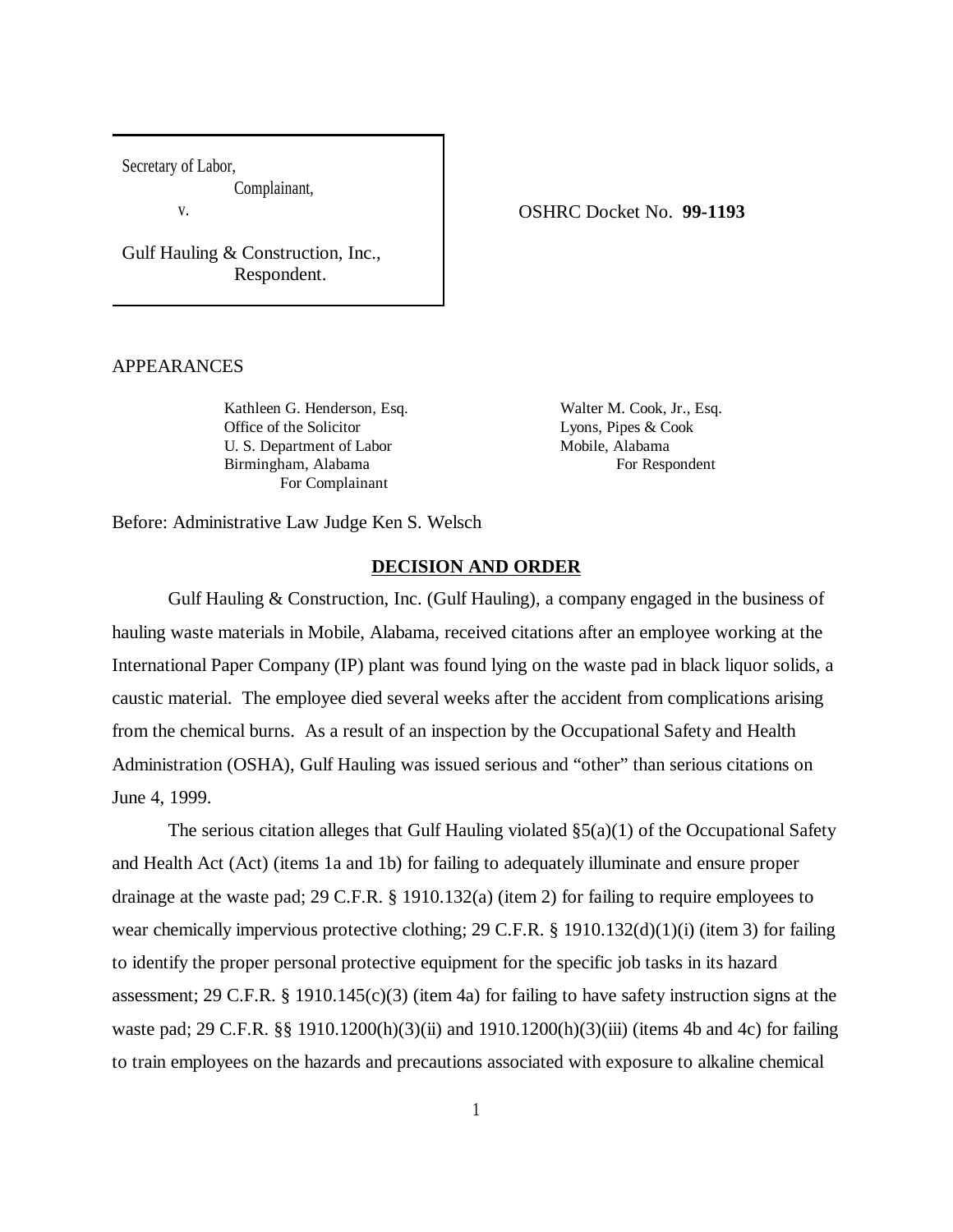substances; and 29 C.F.R. § 1910.151(c) (item 5) for failing to provide an eye wash/shower facility at the waste pad. A total penalty of \$14,000 is proposed for the alleged serious violations.

The "other" than serious citation alleges a violation of 29 C.F.R. § 1910.147(c)(4)(i) for failing to develop a written lockout-tagout procedure for cleaning the grit basin. No penalty is proposed.

Gulf Hauling timely contested the citations and the hearing was held December 20-22, 1999, and January 19-20, 2000, in Mobile, Alabama. Jurisdiction and coverage are stipulated (Tr. 5). The parties filed post-hearing briefs.

Gulf Hauling denies the violations. It argues that compliance was impossible because IP owned and controlled the waste pad and the employee who died violated a company rule.

For the reasons stated, the violations alleging lack of a detailed hazard assessment (item 3), employee training (items 4b and 4c), and an eyewash/shower facility (item 5) are affirmed. The remaining alleged violations are vacated.

### *The Accident*

Gulf Hauling is a family-owned business engaged in hauling dirt, debris, and materials generated from paper processing manufacturing for customers in Mobile, Alabama (Tr. 15, 38). In business since 1967, Gulf Hauling employs 50 employees. Most employees are dump truck drivers and equipment operators (Tr. 39, 42).

Gulf Hauling's largest customer is the International Paper Company (IP), which is primarily engaged in the business of making paper and paper products (Exh. C-11, p 17-18). Pursuant to contract, Gulf Hauling transports paper processing waste from IP's hoppers and bins to a concrete waste pad on IP's property. The hoppers and bins are identified as the sludge hopper, ash hopper, tailings hopper and the lime bins (green liquor dregs, slaker grit, and  $PCC<sup>1</sup>$ ) (Exh. C-3; Tr. 81-83). After being dumped on the waste pad, the waste materials are later transported by Gulf Hauling to an off-site IP landfill (Exh. C-2; Tr. 43, 108, 110, 218, 248).

 $1$  PCC is precipitated calcium carbonate (Exh. C-3E; Tr. 94).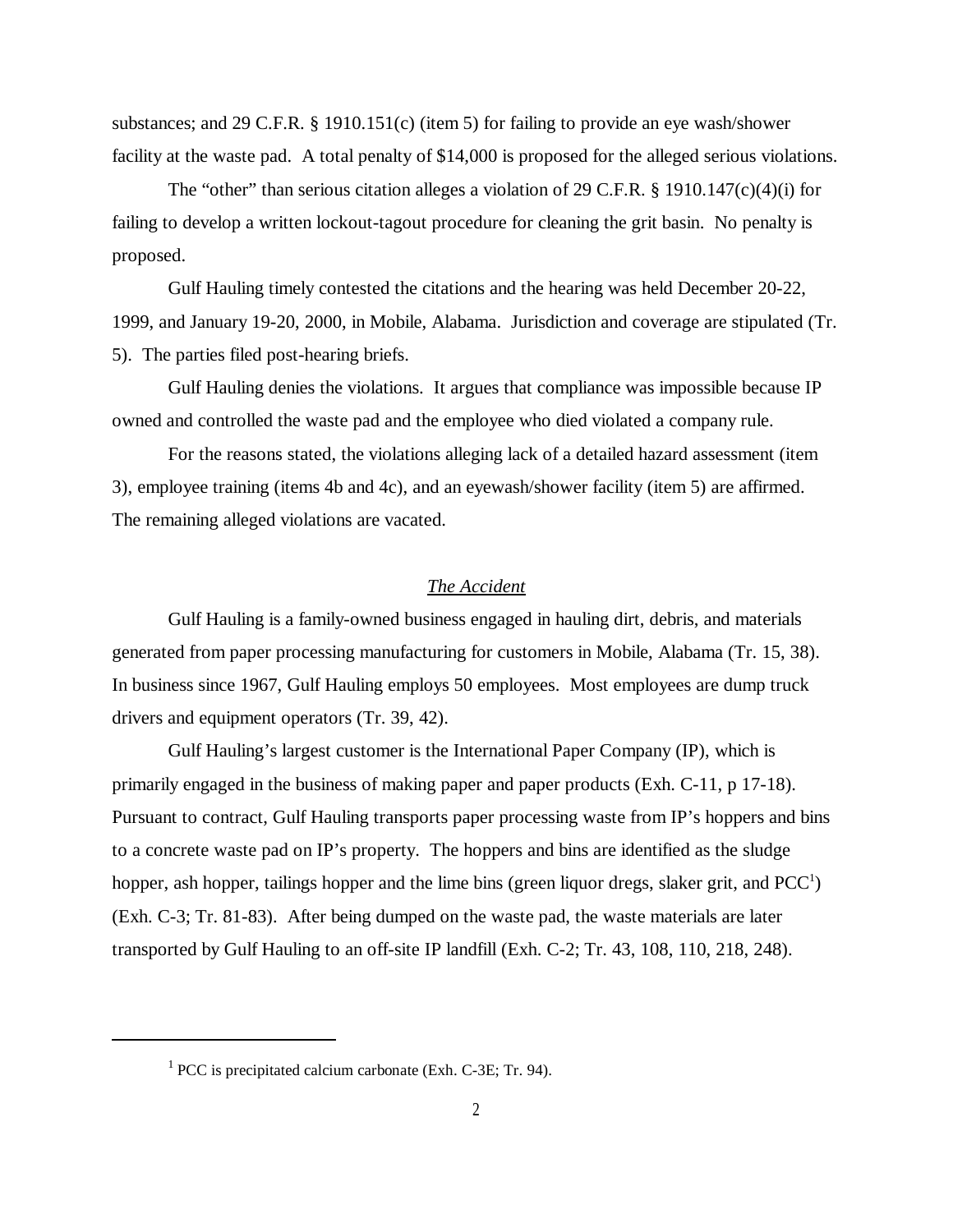Gulf Hauling has hauled the waste materials at IP's plant for approximately 12 years (Tr. 80). Gulf Hauling uses three 20-yard dump trucks, two 16-yard dump trucks, three front-end loaders and a bobcat. The dump trucks remain under a specific hopper until filled and then the waste material is dumped on the waste pad (Tr. 50, 54, 273-274, 529). Front end loaders are used to push up and contain the waste material in separate piles on the waste pad (Tr. 67, 80).

IP's plant operates 24 hour a day, seven days a week. Gulf Hauling assigns six drivers to work solely at the plant (Tr. 43, 214, 633). Two drivers work the day shift (5 a.m. to 5 p.m.) and one driver works at night (5 p.m. to 5 a.m.) (Tr. 216, 302, 363, 443, 658). On average, the drivers dump approximately 4-8 loads during the day shift and 4-5 loads during the night shift (Tr. 215). Other Gulf Hauling drivers transport the waste materials from the waste pad to IP's landfill.

The concrete waste pad is flat; approximately 220 feet by 230 feet. The ash, sludge, tailings, lime and other waste from the plant are dumped on the pad in designated areas (Exh. C-5; Tr. 66-67, 81, 113, 972). The waste pad is approximately 100 yards from the mill with access by a dirt road (Tr. 269, 385, 410, 900).

In October, 1998, IP hired an environmental company to remove black liquor and clean the storage tank at Blakley Island (Exh. C-11 p. 11; Tr. 111-112, 179). Black liquor, which consists of sodium hydroxide, sodium sulfide and organic matter, is a residual product from the paper pulping process and is reused in cooking more pulp (Exh. C-11, p. 43-44). It is a corrosive and caustic material which causes skin irritations and burns if exposed (Exhs. C-3B).

After removing the black liquor from the tank, black liquor solids remained as a residue which had to be removed (Exh. C-23, pp. 39-40, 63, 82, 114, 153). Black liquor solids were described as ranging from a runny sludge to hard chunks of fiber (Exh. C-23, p. 82; Tr. 601).

On or about February 17, 1999, Gulf Hauling began hauling black liquor solids from the Blakley Island tank to IP's waste pad. By February 27, 1999, the day of the accident, 47 truck loads of black liquor solids had been dumped onto the pad (Exh. C-23, pp. 42-43, 153-156; Tr. 112-113, 180, 183). After the black liquor solids were dumped on the waste pad, they periodically were hauled from the pad.

The six Gulf Hauling drivers working full-time at IP's plant were not involved in transporting the black liquor solids to the waste pad (Tr. 773). On February 26, 1999, Gulf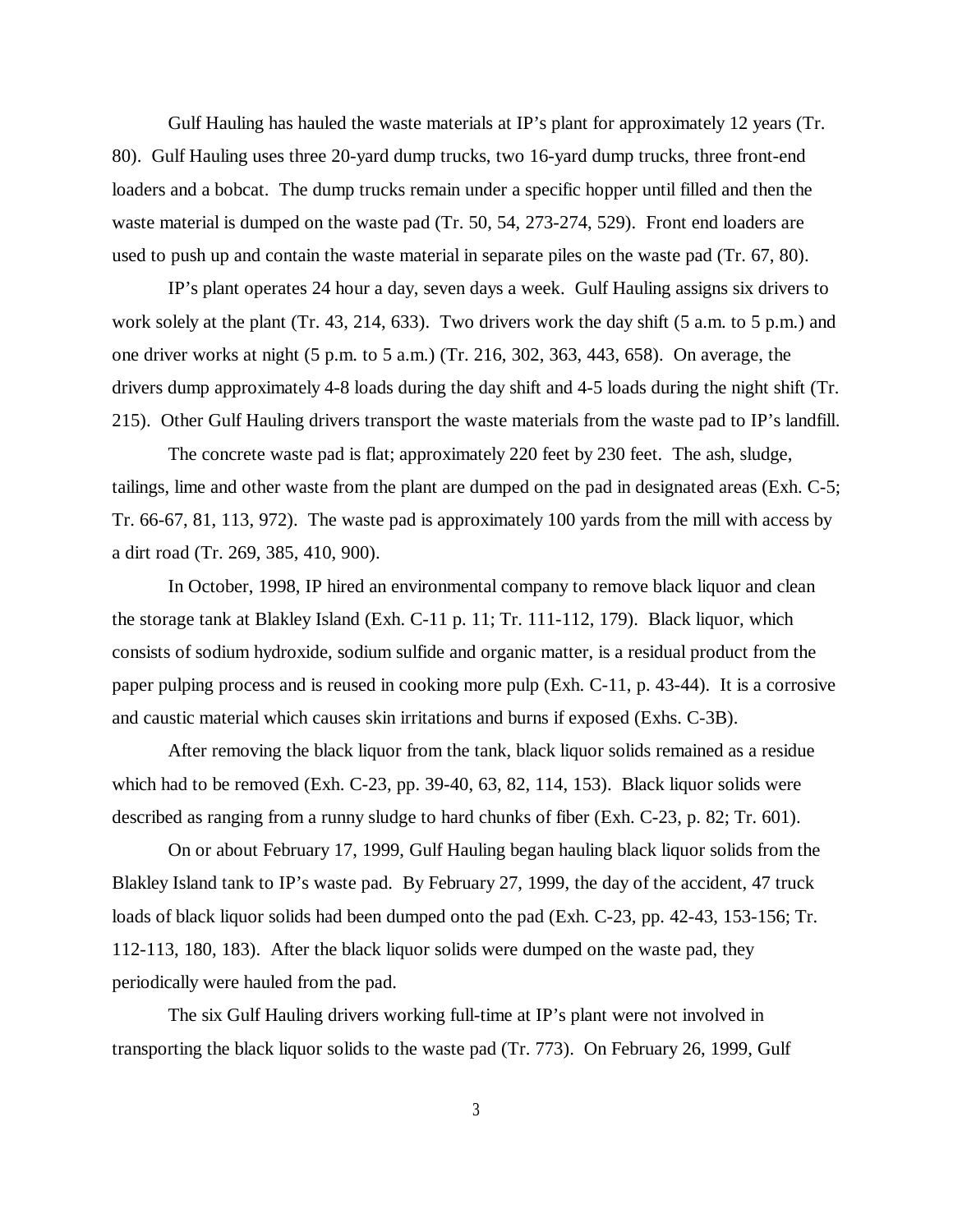Hauling employee Ray Matheny, 73 years old, began his night shift at IP's plant. Matheny, an experienced driver, had worked for Gulf Hauling for less than five months (Tr. 212, 214). That night Matheny was hauling lime to the waste pad (Tr. 229, 681, 970).

At approximately 5 a.m. the next morning, Matheny was found outside of his truck lying on the pad in approximately 6 - 12 inches of black liquor solids which had accumulated in front of the lime pile (Tr. 226-227, 229, 390, 396, 679, 685). Matheny was taken to IP's first aid station and washed with a neutralizing solution. The nurse described Matheny's skin as reddened and peeling. She observed no blistering. He was cold. Matheny told the nurse that his truck had gotten stuck in the sludge and that when he had gotten out he slipped and fell. He could not get back up (Tr. 742-744). Matheny was taken to the hospital. He died several weeks later from complications arising from the chemical burns (Tr. 29, 743, 745, 758, 895).

After receiving a complaint, OSHA Industrial Hygienist (IH) Jennifer Jackson inspected Gulf Hauling's operation at the waste pad (Tr. 755, 904). As a result of the inspection, Gulf Hauling and IP received citations.<sup>2</sup>

### *Discussion*

### Serious Citation No. 1

# Item 1a and 1b - Alleged Violations of  $\S$  5(a)(1) of the Act

The citation alleges that Gulf Hauling did not maintain adequate illumination (item 1a) and proper drainage at the waste pad (item 1b).

Section 5(a)(1) of the Act provides that each employer:

shall furnish to each of his employees employment and a place of employment which are free from recognized hazards that are causing or are likely to cause death or serious physical harm to his employees.

The Secretary alleges that the waste pad was not adequately illuminated and drained. The Secretary asserts that Matheny backed his truck into an accumulation of black liquor solids because of the inadequate illumination and drainage on the pad.

 $2$  The citation issued to IP was settled (Exh. R-1; Docket No. 99-1192).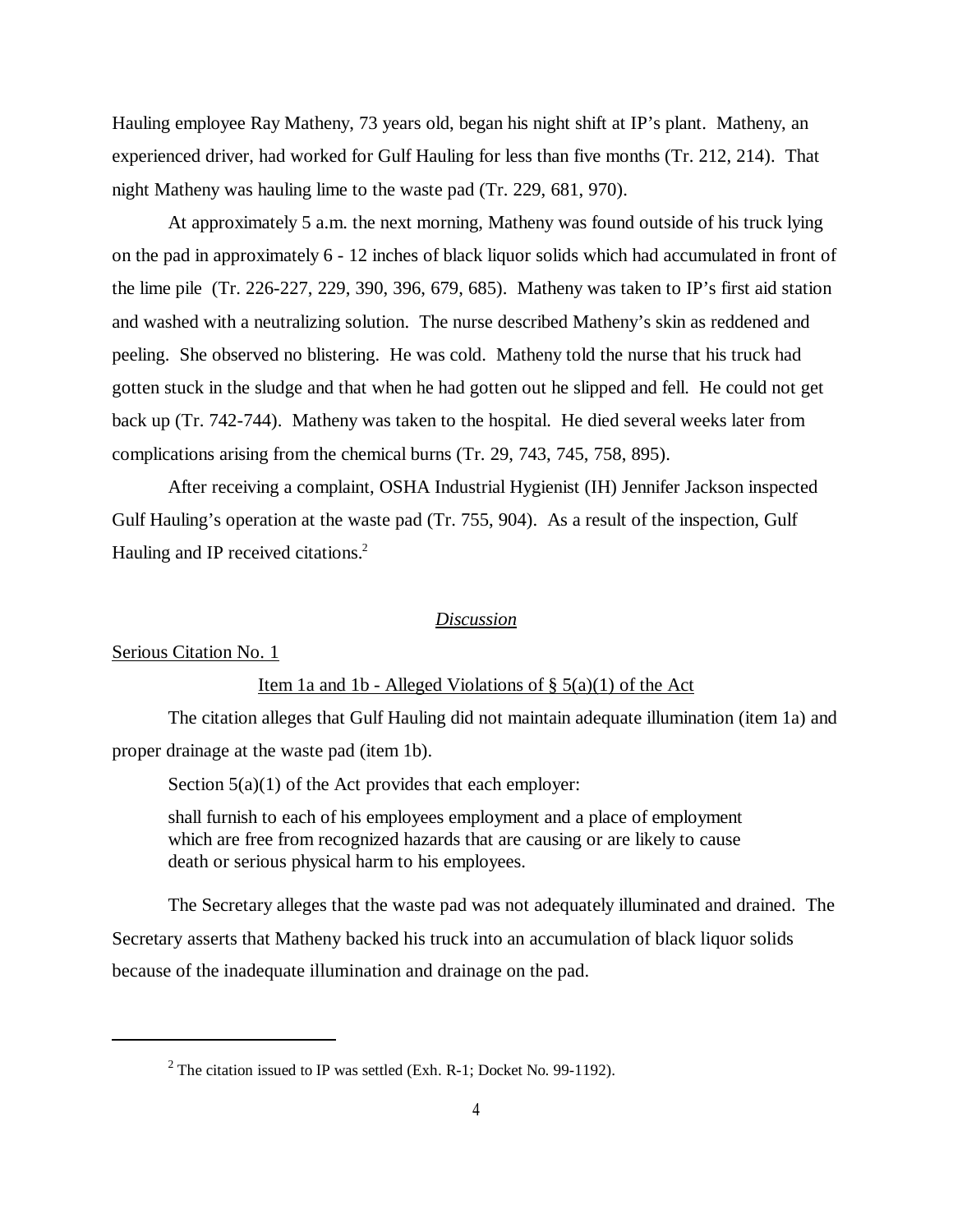The waste pad is a flat concrete surface approximately 220 feet by 230 feet. The pad is located 100 yards from the plant. A dirt road runs from the plant to one corner of the waste pad (Exh. C-6; Tr. 113, 249-250, 663). The waste materials from the plant (lime materials, sludge/tailings, and fly ash) are placed on the pad in designated areas (Exh. C-5).

To establish a violation of  $\S$  5(a)(1) of the Act, commonly referred to as the general duty clause, the Secretary must show that (1) there is an activity or condition which constituted a hazard to employees; (2) either the employer or its industry recognized the activity or condition as hazardous; (3) the hazard was causing or likely to cause death or serious physical harm; and, (4) there were feasible means to eliminate the hazard or materially reduce it. *Waldon Healthcare Ctr*., 16 BNA OSHC 1052, 1058 (No. 89-2804, 1993).

## *Illumination at the Waste Pad*

Since the IP plant operated 24-hours a day, Gulf Hauling had one driver dumping the plant's waste material on the waste pad during the night shift. Sometime in February, 1999, IP installed a temporary light on the other side of the drainage ditch which ran along one side of the waste pad. The light was generally not on when Gulf Hauling's driver was dumping the plant's waste materials (Exhs. C-17, C-20; Tr. 134, 389, 394, 677, 689, 699, 704).

For illumination on the pad, drivers depended on lighting from the plant approximately 100 yards from the pad, the moon (if out), and the headlights/backup lights from the dump truck (Tr. 423, 677, 812). Randy Robbins, Gulf Hauling's superintendent, was aware that the drivers depended on lighting from the plant and their headlights when dumping their loads. But, he did not insist that IP turn on the temporary lighting (Tr. 207, 230). He "did not consider the lack of temporary or permanent lighting to be a hazard" because drivers did not leave their trucks on the pad (Tr. 208). Drivers Stoney Lang and Richard Derwin expressed concern to Gulf Hauling because of the illumination at the waste pad. Lang requested that lights be provided (Tr. 433-434). Driver Richard Derwin, who was assigned to operate a front end loader and pull plastic from the black liquor solids dumped on the pad during February, 1999, told Gulf Hauling that he "couldn't see the whole pad and , you know, with it being slick you really couldn't see how far you were away from the wall" (Tr. 604). Derwin testified: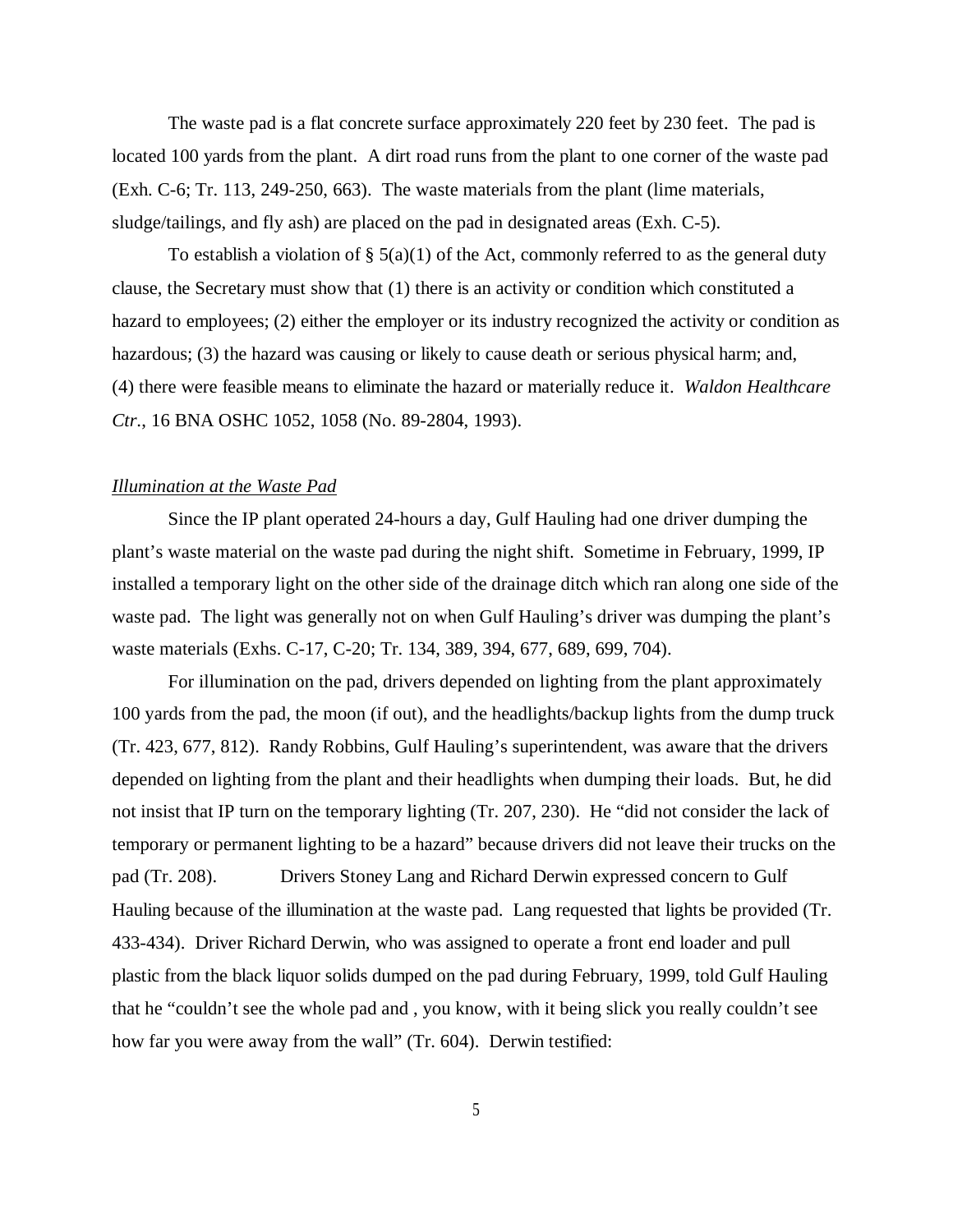Because without light, you couldn't see. I mean, there was concrete walls and a guardrail. You know, you really couldn't see enough to know how really close you was.

(Tr. 584).

However, the illumination on the pad from the plant and a truck's headlights was not shown by the Secretary to be inadequate or a recognized hazard under the conditions worked by Gulf Hauling. Driver Lang testified that with the lights from the plant, "I can see the material that's on the pad itself. I make out what the materials are without lights" (Tr. 423-424). He could identify the ash pile (Tr. 424). Derwin also acknowledged that "[w]ith the loader lights on, I could see the liquor the area where I was working with the liquor, but that was about it" (Tr. 584). Derwin stated that after one or two nights "they [IP] put a generator out there with lights on it" (Tr. 579, 612). It appears that Derwin also started working days (Tr. 622).

The concrete waste pad is large and flat. Other than dumping waste material on the pad, Gulf Hauling's drivers did not work at the pad at night. Also, no other employees worked at the waste pad at night. There is no showing that other employees or trucks were on the pad at the same time as Gulf Hauling was performing its dumping operation. Other than the waste piles towards the back of the pad, there were no objects or obstacles on the pad which impeded the driver's vision and operation of the dump truck.

Other than dumping the waste material, Gulf Hauling's drivers did not stay at the pad area. The drivers spent most of the time at the plant's hoppers and bins waiting for the trucks to fill. When on the pad, the drivers remained inside the truck. The cabs of the truck and front-end loader<sup>3</sup> are fully enclosed and all controls to operate the truck and dump the waste are inside the cab (Tr. 239, 289, 358, 552, 559, 911). To perform the dumping operation, there was no reason for drivers to leave their trucks on the pad. Prior to Matheny's accident, there is no showing that drivers got out of their trucks at night for any reason.

Driver Marcus Albritton stated that he did not walk or get out of his truck or front-end loader on the pad (Tr. 298, 341). Driver Rodney Evans also never got out of his truck to dump material nor has he had a vehicle stuck on the waste pad (Tr. 636, 659). Evans has stood at the

<sup>&</sup>lt;sup>3</sup> A front-end loader, generally located at the sludge hopper, was periodically driven to the pad to move the waste material into designated piles (Tr. 80, 217-218).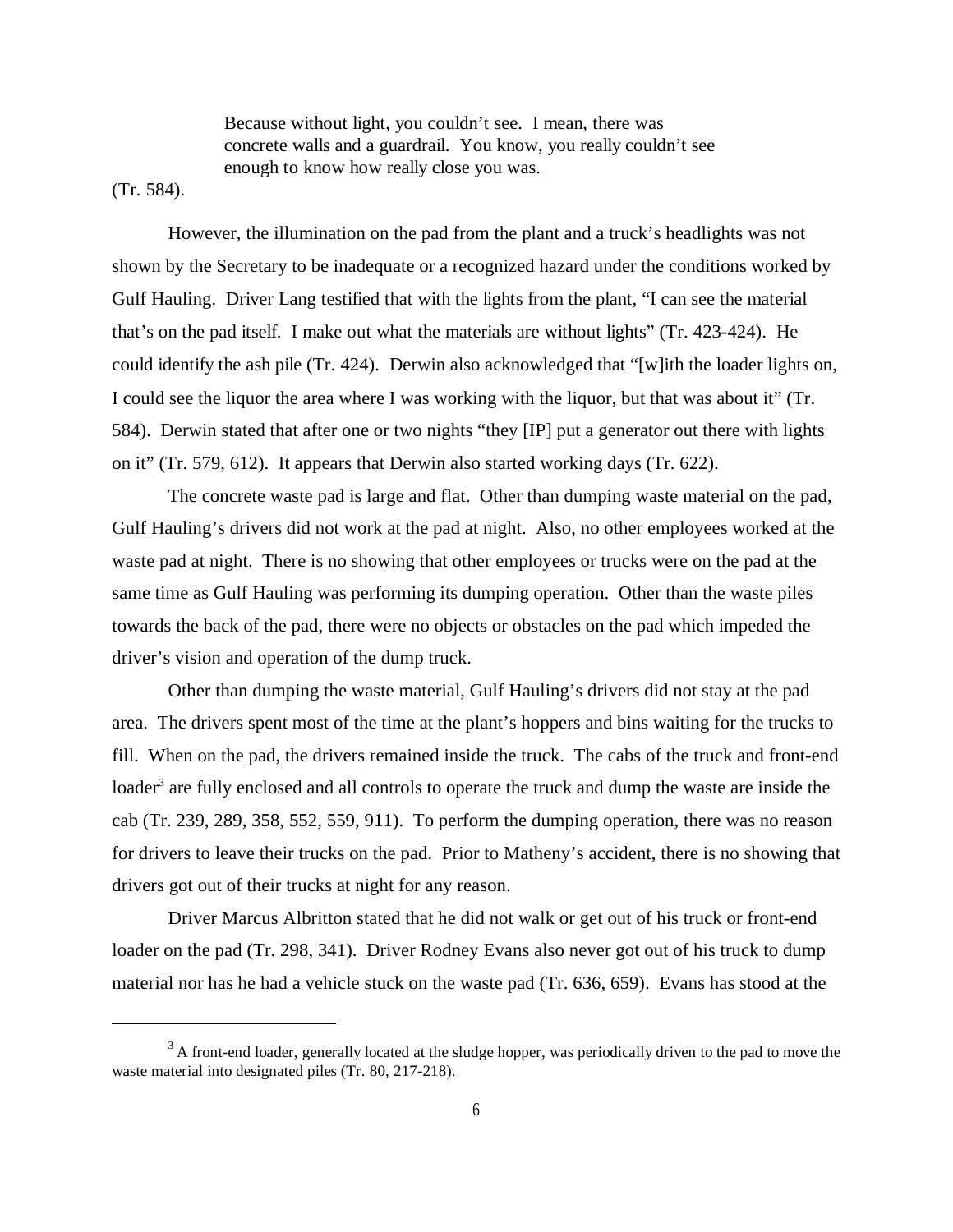front entrance to the pad, away from the waste piles (Tr. 654). Standing on the pad at the entrance was not shown to be hazardous to the drivers. The waste piles were some distance from the entrance. Driver Stoney Lang testified that he "never had the occasion to walk on the waste pad" (Tr. 416).

When black liquor solids were placed on the waste pad, the record shows that there was a containment problem. The black liquor spread on the pad and accumulated in other areas. Black liquor is a caustic and can cause serious health problems if exposed for a prolonged period (Exh. C-3B). The dumping of black liquor solids on the pad occurred only during February, 1999. Although at the time of the accident the black liquor accumulated in front of the lime pile, the Secretary fails to show that Matheny drove into the accumulation because of the lack of illumination. He may have believed that his truck would not get stuck.

In addition to not establishing an illumination hazard, the record is unclear as to the level of illumination required at the waste pad. Evans, who went to the pad looking for Matheny, described it as "still dark" (Tr. 677). From his truck, he saw Matheny's truck but did not see Matheny lying on the pad until he heard a faint yell (Tr. 677-678).

On April 6, 1999, IH Jackson, using a Davis light meter, measured the level of illumination on the waste pad from the plant's lights and a truck's headlights (Exh. C-20; Tr. 806, 811). The light meter recorded an illumination level of less than 1 foot candle. With the temporary lights on across from the drainage ditch, the meter recorded an average of 16 foot candles. The readings varied from less than 1 foot candle at the entrance of the pad to more than 16 foot candles at the railing directly across from the temporary lights. IH Jackson testified that she considered the temporary lights as providing an acceptable<sup>4</sup> level of illumination (Exh. C-20; Tr. 947-948).

IH Jackson is not an expert in illumination and there are no illumination standards for general industry (Tr. 935). It is noted that the construction standard, 29 C.F.R. § 1926.56(a) specifies a minimum illumination for waste areas of 3 foot candles. Instead, the Secretary relies on ANSI A11-1-1965 (R1970) and ANSI/IES-RP-7-1991 for "Industrial Lighting" as guidance (Exhs. C-21, C-22; Tr. 828). The ANSI standards are not mandatory.

<sup>&</sup>lt;sup>4</sup> Jackson would have preferred two temporary light units but would have accepted the one unit (Tr. 948).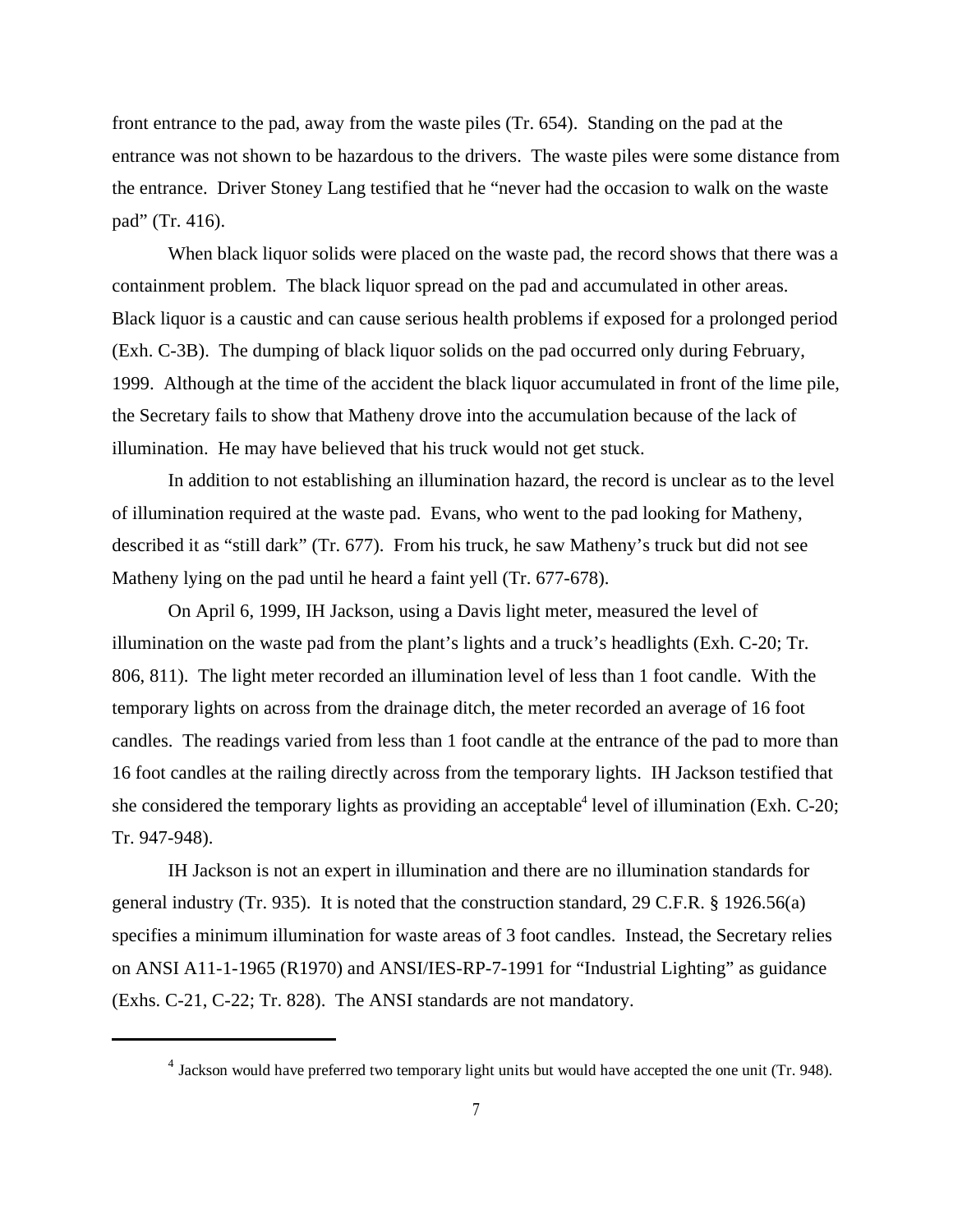The Secretary points to Table I, ANSI A11-1-1965 "Levels of Illumination Currently Recommended" which recommends in foot candles an amount of illumination for various industries and activities (Exh. C-21, p. 10-14). The table does not contain a recommendation for paper mills or waste pads. The Secretary instead focuses on a 20 foot candles' recommendation for "active storage yards" and "loading/unloading platforms" (Tr. 832).

Table B2, ANSI/IES-RP-7-1991, on the other hand, recommends 5 foot candles for an "active storage yard" (Exh. C-22). Also, Table B2 recommends 0.2 foot candles for "coal storage piles and ash dumps" at electric generation stations (Exh. C-22).

At the Secretary's request, the court personally observed the waste pad after dark on January 19, 2000, at approximately 7:00 p.m. (Tr. 992). The court was on the pad within 20 feet of the entrance. From the court's observations, the amount of light<sup>5</sup> from the plant, moon and a truck's headlights that evening was sufficient to see across the length and width of the waste pad, distinguish and identify large obstacles on the pad, such as the truck and waste piles, make written notes on paper, read the digital dial on the light meter, and tell time from a wrist watch (Tr. 994-995).

Although considered acceptable by the Secretary, the temporary lights installed by IP across the drainage ditch from the waste pad, if on, illuminates one side of the pad and not the entire pad where most of the waste piles were located. The Secretary's average light meter reading with the temporary lights on was 16 foot candles along the side of the pad nearest the temporary lights. No readings were taken in the area of the waste piles. Also, her readings at specific locations on the pad varied from 1 to 16 foot candles (Exh. C-20).

Item 1a is vacated.

### *Drainage at the Waste Pad*

Drainage at the waste pad includes a drainage ditch which runs along one side. On the opposite side of the pad, there are four 6-inch drainage pipes (Exh. C-5; Tr. 124-125, 249, 663).

 $<sup>5</sup>$  During the court's visit, there were temporary construction lights on in an area behind the ditch pointed</sup> parallel to the pad which were not present during February, 1999 (Tr. 994, 997). There is no evidence that the construction lights affected the illumination on the pad.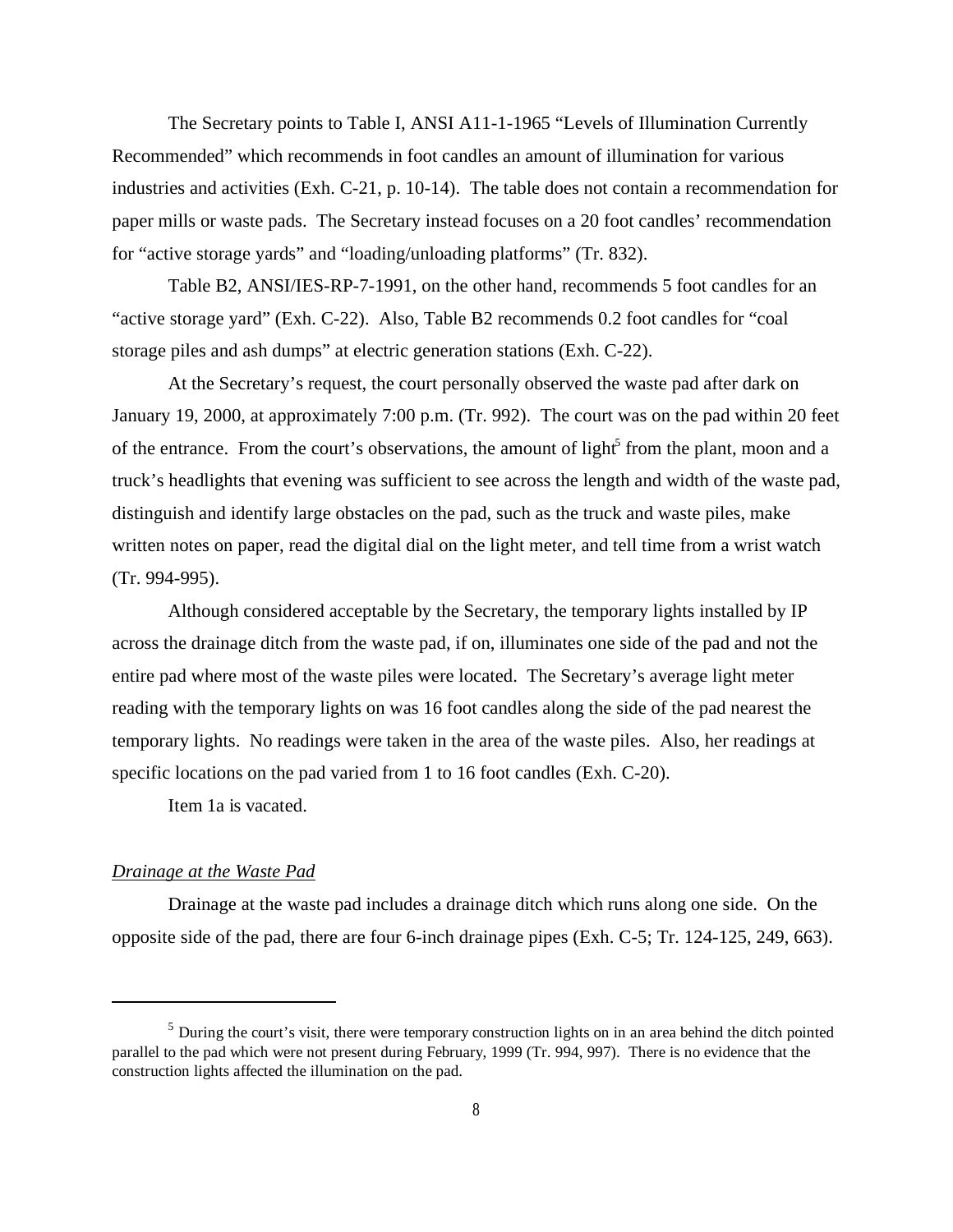Although flat, the waste pad is sloped to drain towards the ditch or pipes (Tr. 250). The pad's entrance was kept clear (Exh. C-5; Tr. 121-122, 301).

According to the drivers, there were occasions when the drainage pipes on one side of the pad became clogged. Gulf Hauling had complained to IP about the drainage on several occasions. Superintendent Robbins testified:

> When we notice it's clogged, we call an International employee which would be right now, Carl Mueller, and tell him the drains are clogged. Then, he would call and have them unclogged. If it's not owned by Gulf Hauling, we are not to touch it (Tr. 243).

Driver Rodney Evans stated that when the drains were clogged, work on the pad is more difficult (Tr. 669). He testified that "the water would mix in with that lime, and make the lime slippery; and it would flow and it would run into the sludge. And where the angles of the pad and how the drains around it would build up to the back corner" (Tr. 671). However, even when clogged, Evans found "no difficulty in operating the vehicle on the pad because the water stayed back and to the rear, and that left enough space up front so that I could turn around to back up to the edge of where it had built up to dump my loads" (Tr. 670).

When black liquor was placed on the pad in February 1999, the record indicates that the drains clogged more frequently (Tr. 313-315, 718). In an attempt to contain the black liquor solids, Gulf Hauling placed ash approximately one foot high around the pile (Tr. 600, 669).

Driver Marcus Albritton testified that if he saw the drains clogged, he notified his Gulf Hauling supervisor to contact IP (Tr.314, 324). According to Albritton, the drains were unstopped the next day but may clog back up (Tr. 325). He stated that "[e]ven if the drains were stopped, there was no reason for anybody to drive in that material as it accumulated around the edges when the drains were clogged" (Tr. 354).

The record fails to show that the drainage created a hazard to Gulf Hauling's drivers or that Gulf Hauling had the means to abate the problem other than notifying IP. The drivers were not shown to work in areas affected by inadequate drainage. Also, the Secretary does not identify the reason for the inadequate drainage: pipes too small, thickness/consistency of the black liquor, or slope of the pad. The record is silent as to the frequency, duration, and extent of the drainage problem. It appears that once IP was informed of a problem, the drain pipes were

9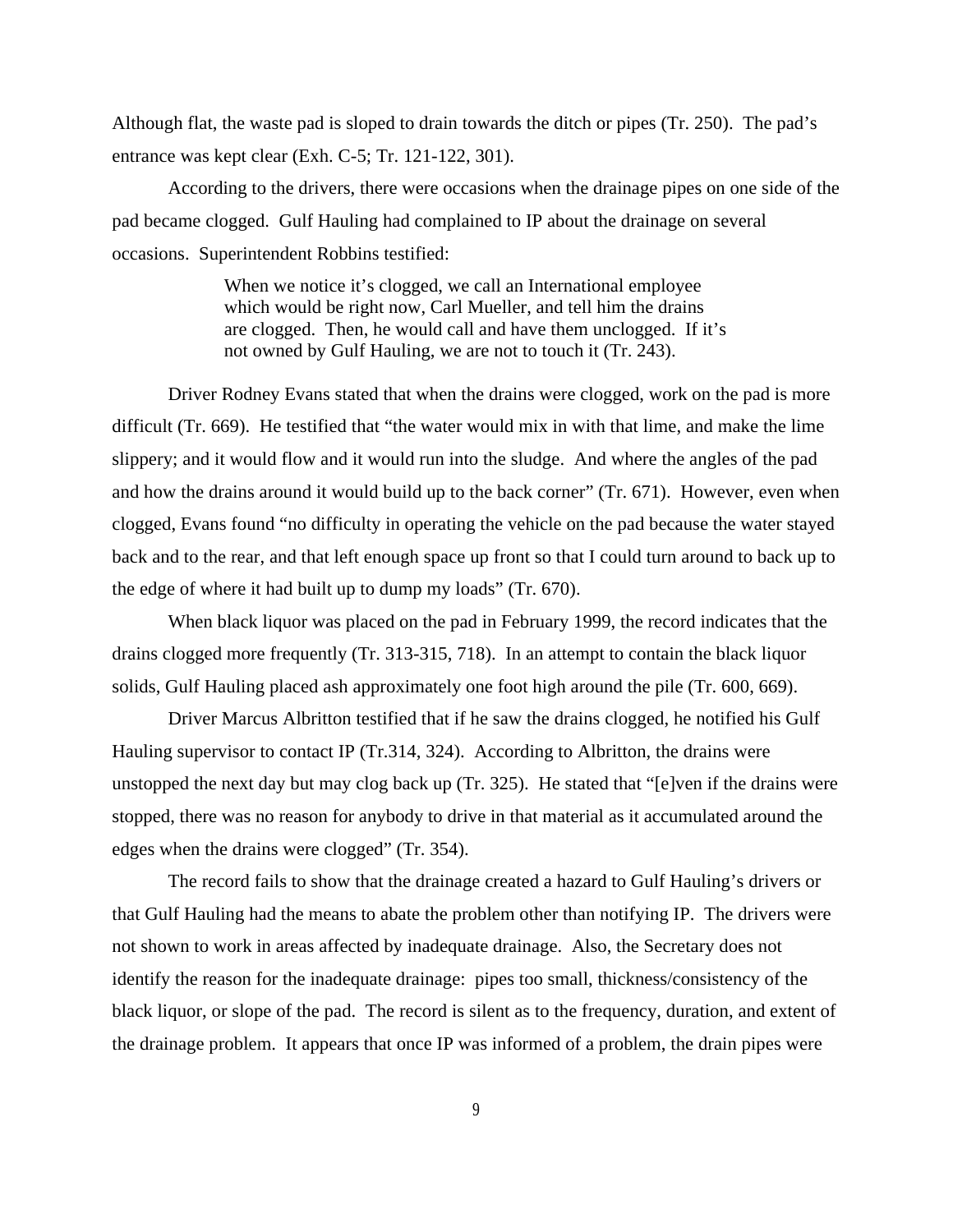cleared. The accident to Matheny and the accumulation of black liquor solids in front of the lime pile was not shown to be the result of inadequate drainage or that Gulf Hauling should have known of the condition.

During her inspection, IH Jackson did not inspect drain pipes or observe the drains clogged (Tr. 955). She did not identify whether abatement required larger drain pipes, more drain pipes, drain pipes in different locations or a change in the slope of the pad. Her statement that "the water could not drain off the pad as quickly as it normally would" is ambiguous (Tr. 956). She did not identify what is normal drainage.

Even if the drainage was inadequate, there is also no showing that Gulf Hauling could install new drain pipes or change the pad's slope. The pad was owned and controlled by IP. The record shows that when the drains were clogged, Gulf Hauling notified IP, who immediately corrected the problem. What other abatement action the Secretary expected from Gulf Hauling is unclear.

IH Jackson "understood that Gulf Hauling could deal with it in keeping the drains unclogged, that they would try to do so, and if they couldn't, then they would notify IP and if IP could not address the drain problem, then IP would notify an outside contractor" (Tr. 941).

Item 1b is vacated.

## Items 2 and 3 - Alleged Violations of § 1910.132(a) and § 1910.132(d)(1)(i)

The citation alleges (item 2) that employees working at the waste pad did not wear chemically impervious clothing, gloves, or boots to protect against contact with alkaline chemical substances such as black liquor solids. Also, the citation alleges (item 3) that personal protective equipment (PPE) required for specific jobs such as truck drivers was not identified in the hazard assessment.<sup>6</sup>

(continued...)

<sup>&</sup>lt;sup>6</sup> The Secretary has the burden of proving a violation.

In order to establish a violation of an occupational safety or health standard, the Secretary has the burden of proving: (a) the applicability of the cited standard, (b) the employer's noncompliance with the standard's terms, (c) employee access to the violative conditions, and (d) the employer's actual or constructive knowledge of the violation (*i.e.,* the employer either knew or, with the exercise of reasonable diligence could have known, of the violative conditions).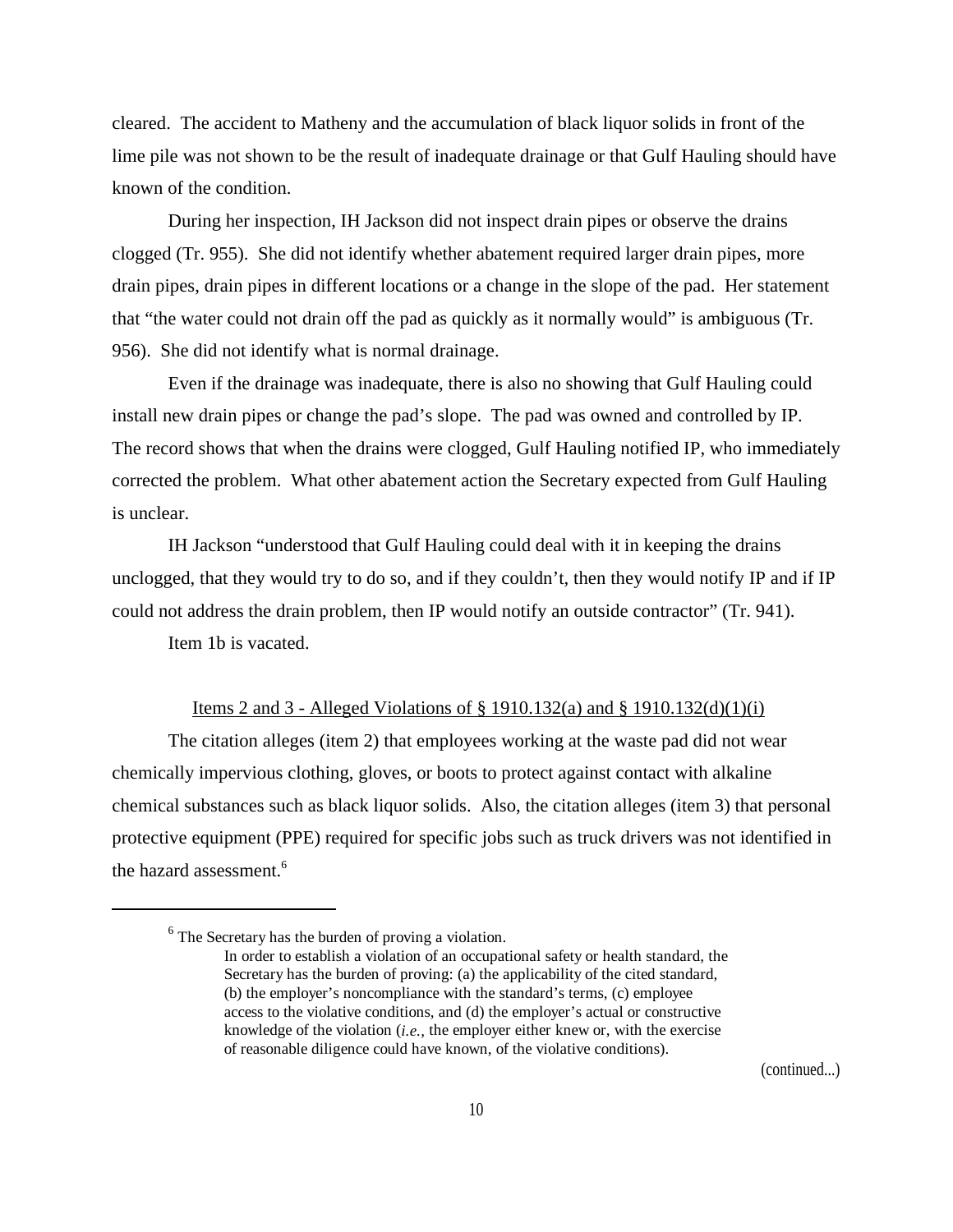## *Gulf Hauling's PPE*

Gulf Hauling provided drivers with PVC rain suits, rubber gloves, rubber boots, ear plugs, safety glasses, hard hats, leather steel toed boots and leather gloves (Tr. 165, 167, 255, 280, 415, 520-521, 651). Superintendent Robbins testified that not all of the PPE was worn when the driver was on the waste pad. He stated that steel toed boots, hard hats, and safety glasses were always worn, and ear plugs, if required in the area (Tr. 167). Gulf Hauling has no written instruction pertaining to the use of PPE on the waste pad and there was no requirement when to wear the rubber protective equipment. It was discretionary with the driver (Tr. 167, 252). The drivers testified that they were only told to wear the rain suit, rubber gloves and rubber boots when needed (Tr. 283, 415-416, 649).

 Other than Richard Derwin, the drivers were not involved with the black liquor solids dumped on the waste pad (Tr. 781). Generally, the drivers dumped the waste material from the plant onto the pad and returned to the plant without getting out of the truck's fully-enclosed cab (Tr. 282, 298, 416-417, 560, 649). Although not all, many drivers kept their rain suits in the truck (Tr. 282, 650).

When the black liquor solids were placed on the waste pad, Richard Derwin was assigned to remove plastic sheets. Plastic sheets had been placed in the truck's bed as a liner to protect it from corroding (Tr. 561, 574, 781). To remove the plastic from the black liquor, initially Derwin walked into the black liquor and removed it by hand (Tr. 572, 615-616, 781). He described the black liquor as "gooey. It felt kind of hard and wet at the same time. It was slippery." (Tr. 573). When removing the plastic by hand, Derwin testified that he wore his rubber equipment (Tr. 523, 575). He believed the rubber equipment worn was thicker than the equipment provided when he first started to work (Tr. 571).

After two work shifts using his hands, Derwin began driving a front-end loader into the black liquor to pull out the plastic (Tr. 220, 583, 592, 616). When he started using the loader, he did not get off the loader to separate the plastic. He sometimes got off the loader at the entrance

 $6$ (...continued)

*Atlantic Battery Co.,* 16 BNA OSHC 2131, 2138 (No. 90-1747, 1994).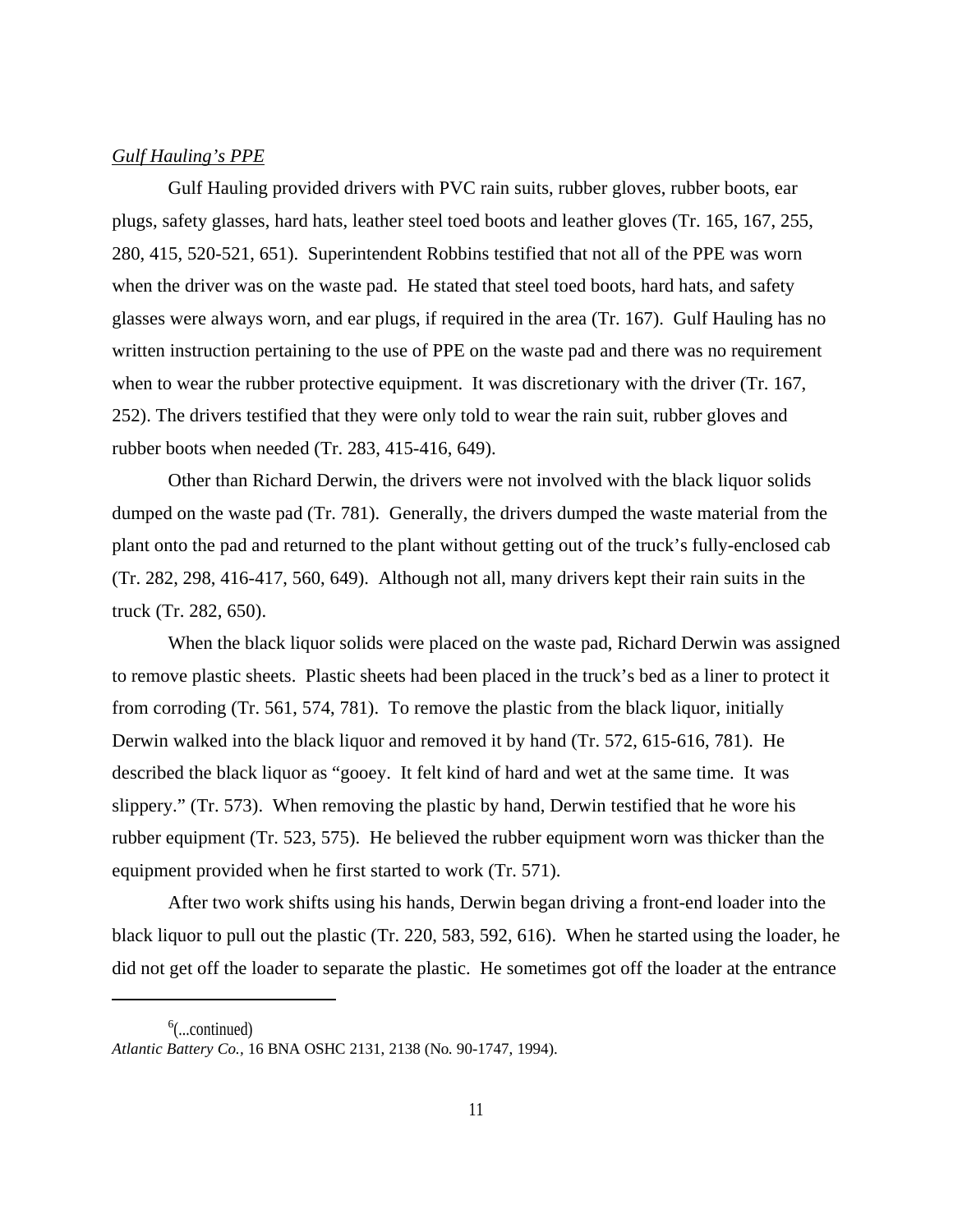to assist the off-site truck drivers to pull the tailgate pin (Tr. 587-588, 618). Derwin described one time getting black liquor on his arm when he slipped from the loader's ladder. It burned until he had gone to first aid and rinsed it off (Tr. 593-594).

### *Caustic Materials*

Black liquor is a processed chemical resulting from cooking pulp. It is typically in a liquid form (Exh. C-3B; Tr. 472). The pH level of black liquor is approximately 12 based on tests by IP at Blakley Island (Tr. 907-908). It is caustic<sup>7</sup> and can cause skin burning (Tr. 769, 776). Black liquor solids, which is the residue, consists of black liquor and solids (Tr. 90). Lime, which Gulf Hauling regularly hauled from IP's plant to the pad, is also caustic (Exhs. C-3A, C-3C, C-3E; Tr. 772). The drivers were aware that it was caustic (Tr. 791).

IH Jackson performed no pH test on any of the waste materials on the pad, including the black liquor and lime (Tr. 907). She did not know if IP's pH test was performed with water mixed in the black liquor such as after a rain (Tr. 909). IH Jackson agrees that if water is mixed in the caustic material, the pH level may be lower (Tr. 909).

Because black liquor and lime are skin contact hazards, the Secretary asserts that the drivers need to have available while on the waste pad chemically impervious clothing or other suitable protection (Tr. 764). Such clothing does not degrade if a caustic material contacts it. It would protect the skin (Tr. 766, 789, 913, 959). Superintendent Robbins did not know if the rain suits were chemically impervious, and did not provide OSHA with literature or documentation (Tr. 166, 765, 968).

The Secretary does not require drivers to wear the chemically impervious clothing at all times on the waste pad (Tr. 767). The Secretary is satisfied if the driver has such clothing available so that if he has to walk on the pad for whatever reason, he could put it on to protect his skin (Tr. 768).

## *Section 1910.132(a) (item 2)*

Section 1910.132(a) provides that:

 $<sup>7</sup>$  An alkaline chemical is the same as a caustic chemical (Tr. 969).</sup>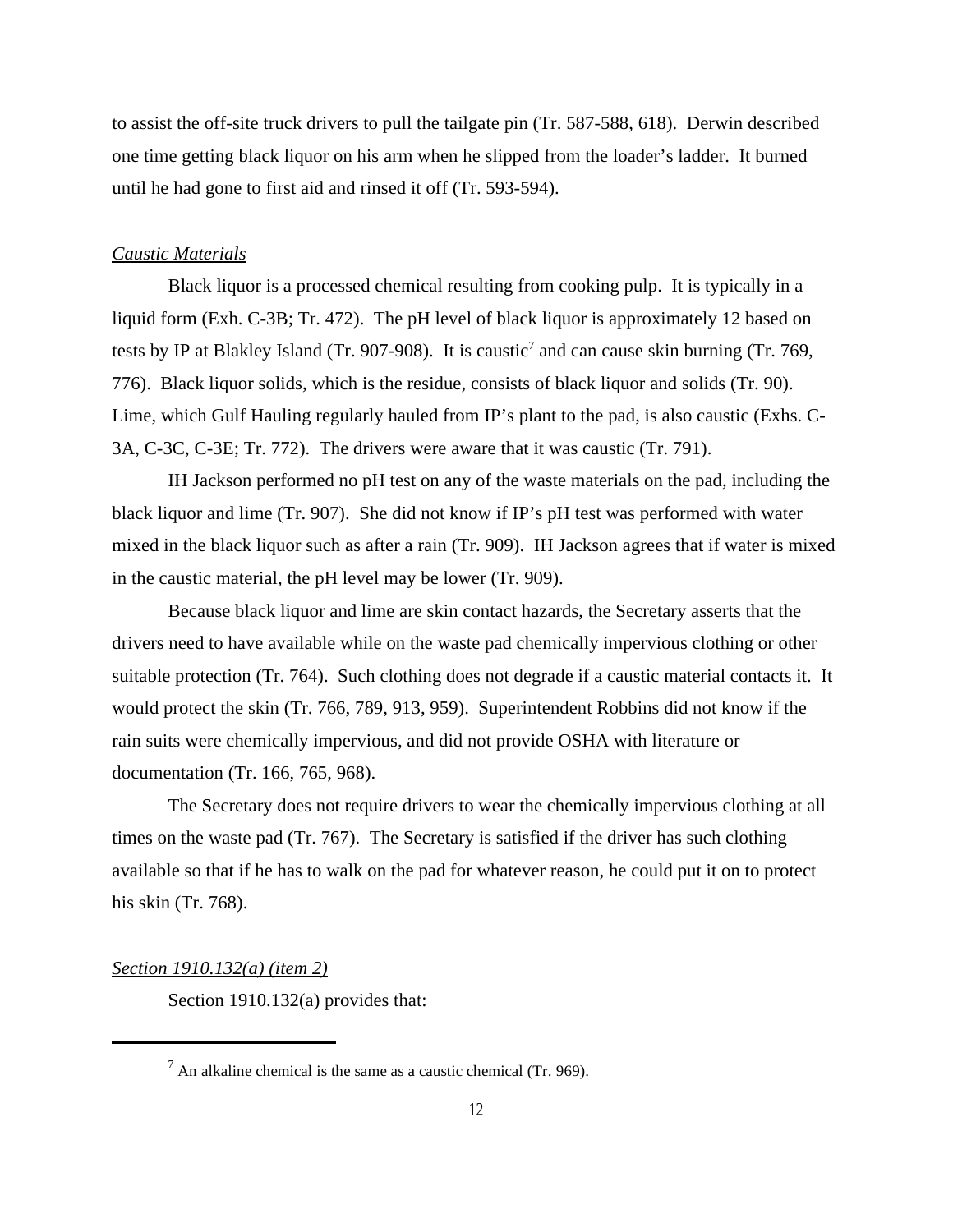Protective equipment, including personal protective equipment for eyes, face, head, and extremities, protective clothing, respiratory devices, and protective shields and barriers, shall be provided, used, and maintained in a sanitary and reliable condition wherever it is necessary by reason of hazards of processes or environment, chemical hazards, radiological hazards, or mechanical irritants encountered in a manner capable of causing injury or impairment in the function of any part of the body through absorption, inhalation or physical contact.

Compliance with § 1910.132(a) requires that PPE be provided when the employer has actual knowledge of a hazard requiring the use of PPE or a reasonable person familiar with the situation, including any facts unique to the particular industry, would recognize a hazard warranting the use of such equipment *Armour Food Co*., 14 BNA OSHC 1817 (No. 86-247, 1990).

The record fails to show that the rubber protective equipment provided by Gulf Hauling was not appropriate and not worn by employees when exposed. The MSDS for black liquor requires the use of clothing made of "neoprene, nitrite rubber, polyvinyl chloride (PVC), or a material similarly resistant to black liquor" (Exh. C-3B; Tr. 914, 931). The MSDS for lime requires the wearing of neoprene gloves, safety glasses and other protective equipment, such as aprons and boots if handling large amounts, and gross contamination is possible (Exhs. C-3A, C-3C, C-3E).

There is no showing that the drivers loading the trucks at the lime bins, or Richard Derwin removing plastic from the black liquor at the waste pad, were not wearing the rubber protective equipment required by the MSDS and provided by Gulf Hauling. Compliance with the MSDS complies with the PPE requirements of § 1910.132(a) (Tr. 915, 963). IH Jackson understood that the rain suits used by the drivers were PVC (Tr. 911).

There is no dispute that Matheny, when he came in contact with the black liquor, did not have on rubber protective equipment (Tr. 919). IH Jackson, however, did not know if his rubber suit and gloves were in the truck (Tr. 962). She observed a rubber suit in one truck but did not know if it belonged to Matheny (Tr. 962).

Also, Matheny's getting out of the truck on the pad was not foreseeable by Gulf Hauling. If the truck was stuck or had malfunctioned, there is no evidence that Gulf Hauling knew or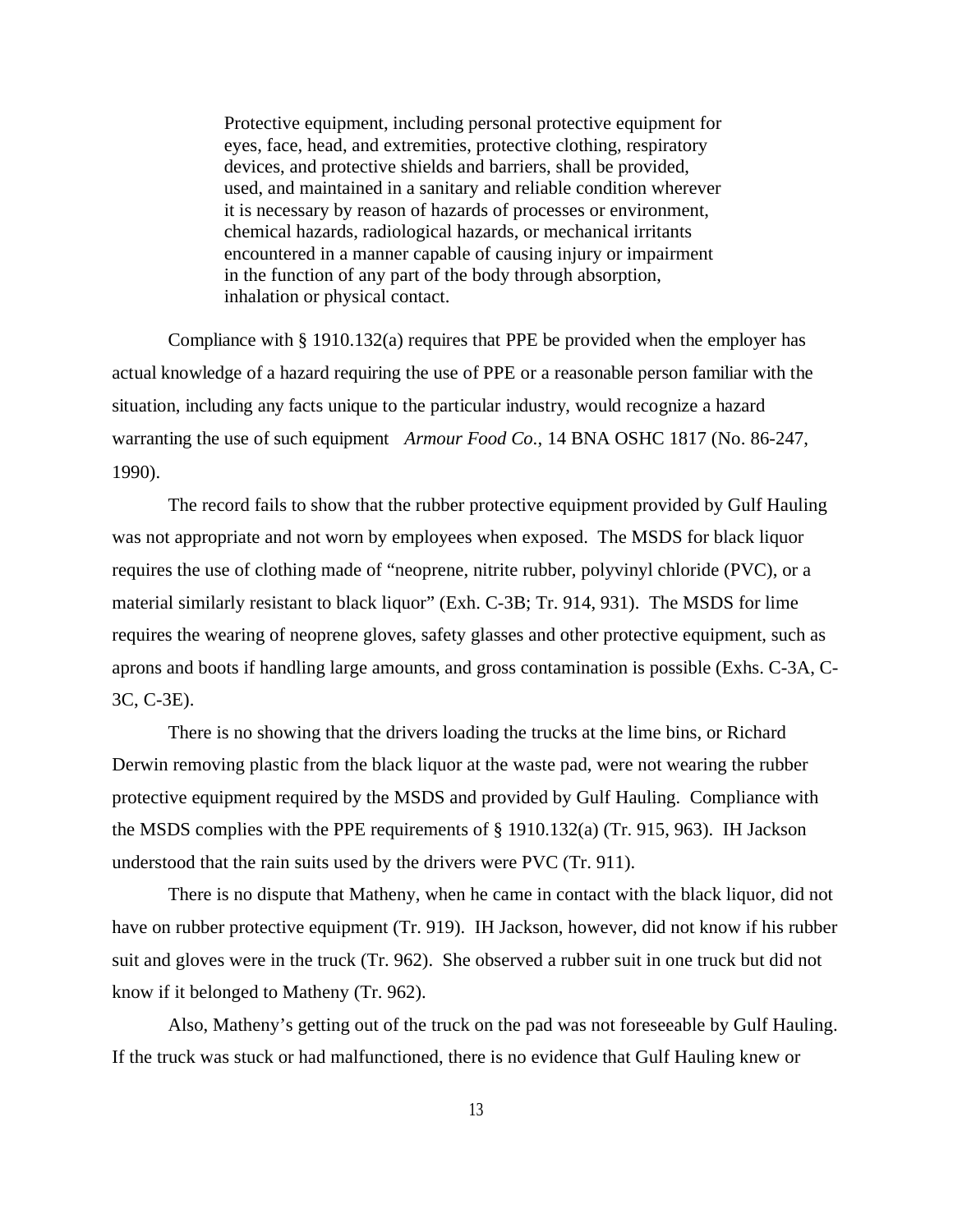should have known with reasonable diligence. The record fails to show that drivers previously had walked on the pad in the areas of the waste piles or that there were prior incidents of a truck being unable to drive off the pad because of malfunction or getting stuck.

Item 2 is vacated.

### *Section 1910.132(d)(1)(i) (item 3)*

Section 1910.132(d)(1)(i) provides that the employer shall:

Select, and have each affected employee use, the types of PPE that will protect the affected employee from the hazards identified in the hazard assessment.

In order to determine the appropriate PPE, § 1910.132(d) requires an employer to assess the work place for present or likely to be present hazards. The hazard assessment is to identify the specific job task hazards which may require appropriate PPE to be worn (Tr. 959).

There is no record that Gulf Hauling performed a hazard assessment of the lime bins and waste pad. Gulf Hauling's written safety policy includes a hazard communication program and a personal protective equipment (PPE) program (Exh. C-18). However, the programs are generic and do not specifically relate to the waste pad or bins (Tr. 764). The PPE assessment does not reference the job tasks performed at the IP plant, the caustic materials to which the drivers may be exposed, the skin contact hazards associated with the materials, and the types and circumstances when PPE should be worn. Superintendent Robbins was not aware of any hazard assessment made at the waste pad (Tr. 173). He also stated that he did not inform the drivers that black liquor was caustic and could burn their skin (Tr. 187).

Some of the waste materials (lime products and black liquor) were caustic and posed health hazards to employees from exposure (Exhs. C-3A, C-3B, C-3C, C-3E). In loading the lime from the bins, drivers used a front-end loader and occasionally shovels to capture any overflow and keep the lime in the pit area (Tr. 83- 86, 275, 285, 535-536, 634).

Drivers were provided rain suits and rubber gloves and basically told to "wear it when needed." There was no explanation (Tr. 283, 415-416, 520-521, 649). Although the appropriate PPE may have been worn, Gulf Hauling is not relieved from its responsibility to perform a hazard assessment. There was no hazard assessment. Richard Derwin, who removed the plastic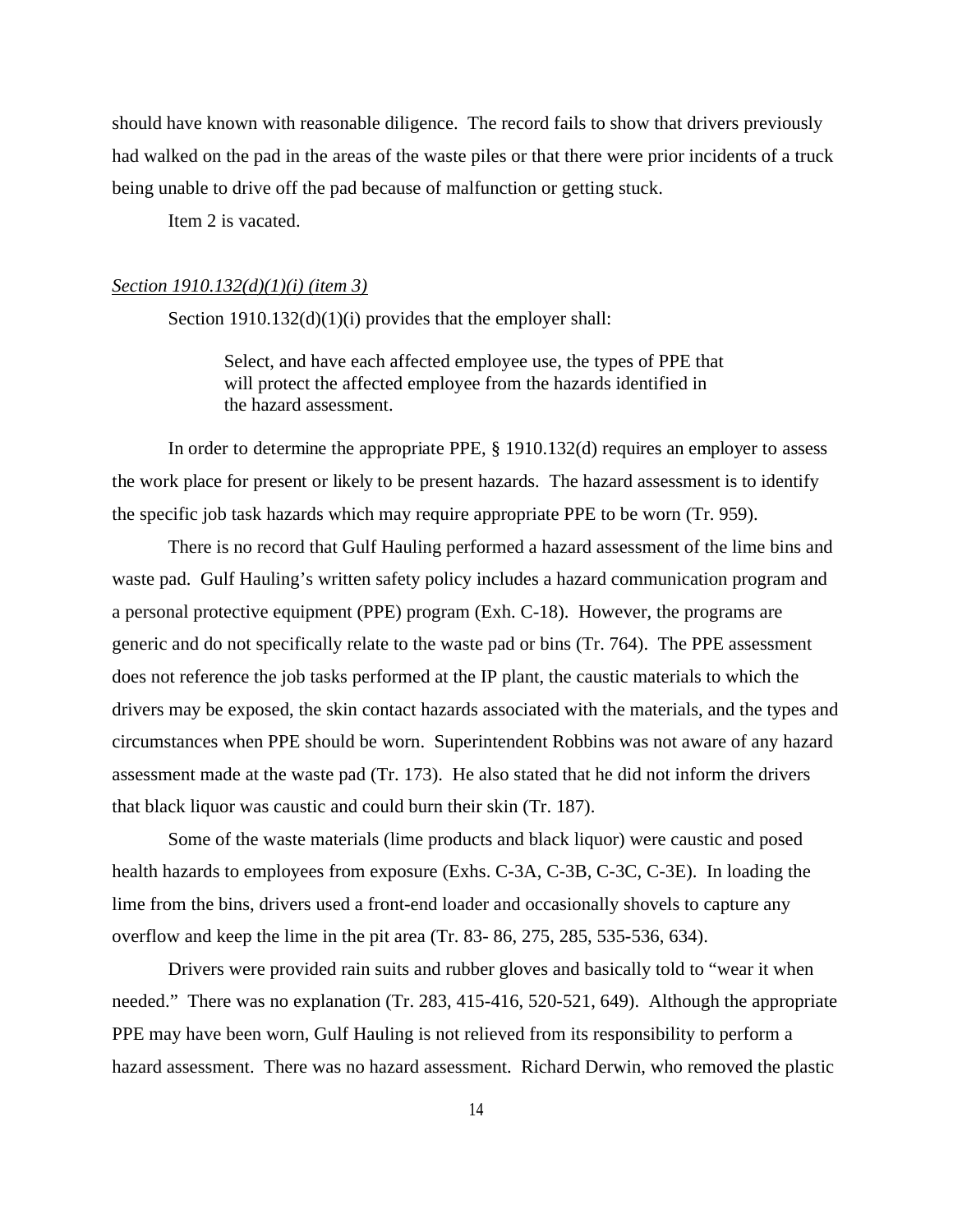from the black liquor, did not know the meaning of caustic (Tr. 562). When he asked Gulf Hauling, all he could remember being told was that a caustic "could eat the bed of the truck" (Tr. 562).

Item 3 is affirmed.

# Items 4a, 4b, and 4c - Alleged Violations of §§ 1910.145(c)(3), 1910.1200(h)(3)(ii) and 1910.1200(h)(3)(iii)

The citation alleges that there were no safety instruction signs posted at the waste pad informing employees to avoid skin contact with caustic materials (item 4a). Also, the citation alleges that employees were not trained as to the physical and health hazards of caustic materials (item 4b) and as to precautions to avoid exposure to such materials (item 4c).

Gulf Hauling's drivers were loading and hauling lime waste regularly from bins at the IP plant to the waste pad (Tr. 534-535, 634). Once black liquor was placed on the waste pad, Gulf Hauling assigned one driver, Richard Derwin, to remove the plastic and keep the black liquor contained (Tr. 185, 220-221). There is no dispute that black liquor and lime are caustic materials which if contacted expose employees to certain physical and health risks (Exhs. C-3B, C-3A, C-3C, C-3E; Tr. 87, 105).

### *Item 4a- Safety Instruction Signs*

Section  $1910.145(c)(3)$  provides that:

Safety instruction signs shall be used where there is a need for general instructions and suggestions relative to safety measures

There is no dispute that signs were not posted at the waste pad identifying the materials dumped on the pad, the potential hazards posed, or the precautions to prevent exposure and emergency procedures (Tr. 234). The dump trucks or other vehicles driving on the pad also did not contain written instructions (Tr. 234).

The record, however, does not establish that the standard requires posted safety instruction signs at the waste pad. The standard allows the employer to post "where there is a need." It is a broadly worded requirement. It does not identify the criteria to use.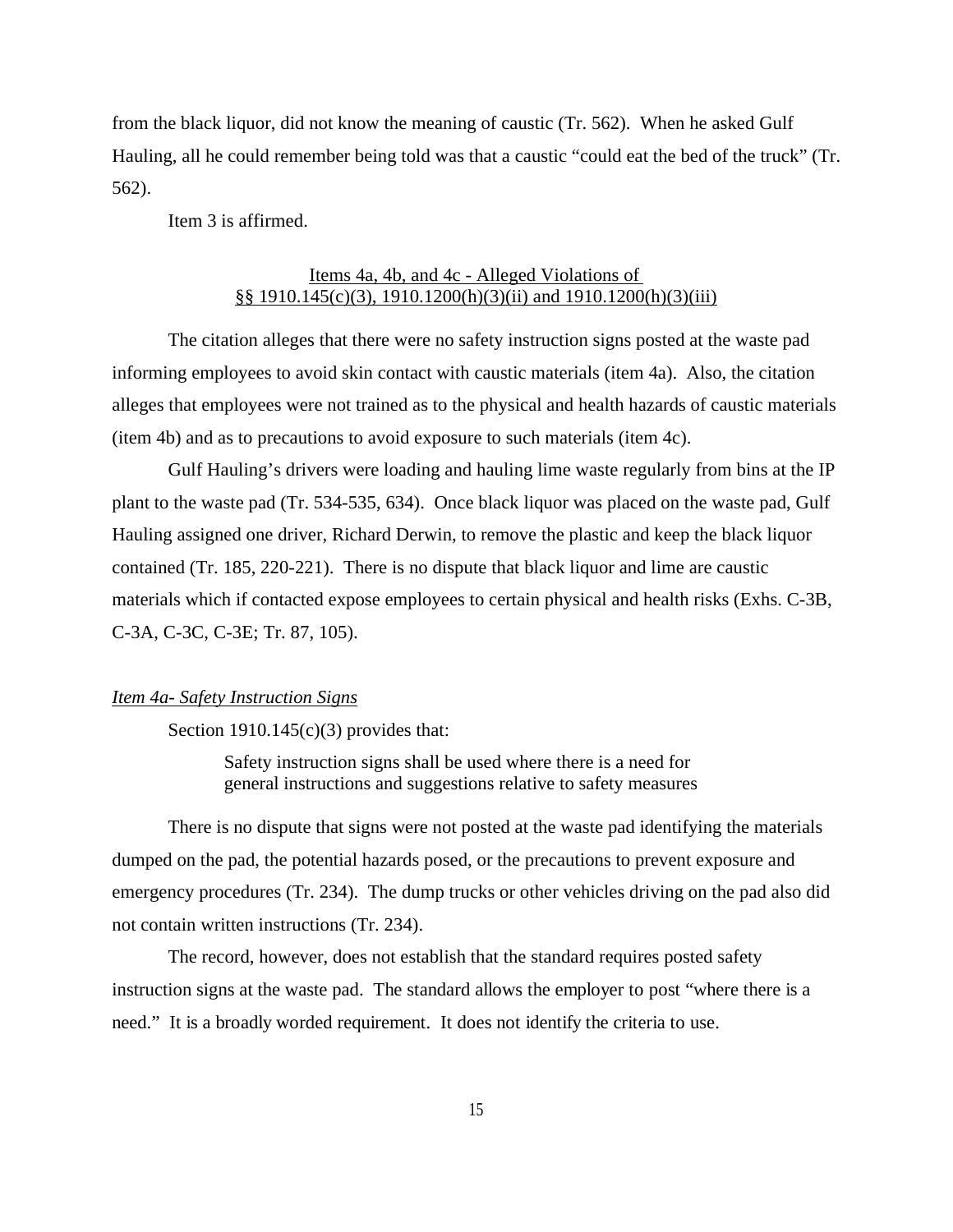`[A] broad regulation must be interpreted in the light of the conduct to which it is being applied and external objective criteria, including the knowledge and perceptions of a reasonable person, may be used to give meaning to such a regulation in a particular situation.'' *J. A. Jones Constr. Co*., 15 BNA OSHC 2201, 2205-06 (No. 87-2059, 1993).

Gulf Hauling did not own or control the waste pad. There is no showing that Gulf Hauling had the authority to erect a sign at the pad. The pad and waste material belonged to IP and Gulf Hauling was contracted to dump the waste on the pad.

Also, under the circumstances of this case, there is no showing that a safety instruction sign was needed. Other than the black liquor which was on the pad for less than one month, Gulf Hauling's drivers did not exit their vehicles while on the pad. The drivers remained inside the fully enclosed cabs. They did not walk on the pad in the areas of the waste piles. No employees were assigned to work at the pad. Derwin pulled plastic by hand from the black liquor for two days. Otherwise, he also remained inside the loader's cab. Item 4c is vacated.

# *Item 4b - Training on Health Hazards*

Section 1910.1200(h)(3)(ii) provides that the training include "[t]he physical and health hazards of the chemicals in the work area."

Gulf Hauling's written safety program provides general instructions but fails to identify the health hazards associated with exposure to lime and black liquor (Exh. C-18).

Driver Rodney Evans testified that there were safety meetings at the waste pad "probably once a month" (Tr. 733). Driver Stoney Lang stated that safety meetings were occasionally held "probably every two weeks maybe" (Tr. 440). The meetings were for the drivers on duty at the time (Tr. 441). The record is silent as to what was discussed during the meetings.

In describing new driver training, superintendent Robbins testified that he talks to the new driver and reviews his experience. He then has the new driver ride with him while he shows him each part of the job. Afterwards, the new driver spends a week with another driver learning the job (Tr. 240-241).

During his description of the training, Robbins failed to indicate that the physical and health hazards associated with lime or black liquor were discussed (Tr. 240-241). Robbins had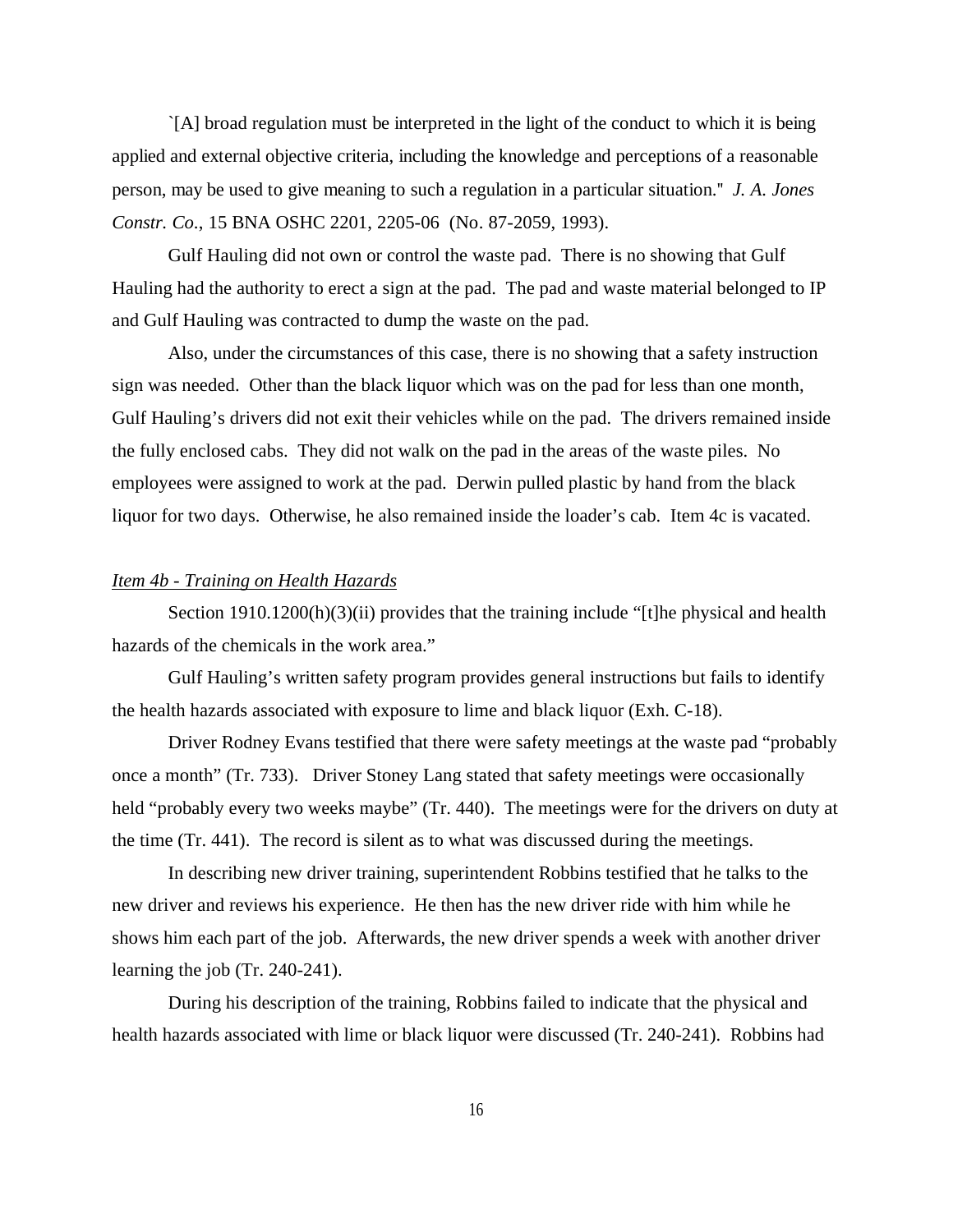not even seen the MSDS for black liquor prior to Matheny's accident (Tr. 174). He also did not know that burns to the skin could cause death (Tr. 178).

Driver Marcus Albritton testified that he had not been told about hazards associated with lime and was told merely to stay away from the black liquor (Tr. 278, 308). Albritton knew that if he got a little lime on him, it would burn (Tr. 284). Similarly, driver Stoney Lang was instructed by Robbins to basically, "just stay out of it." (Tr. 409). He was told that there was some potential danger with the sludge, tailings and lime and that "if it gets on the skin, it may burn" (Tr. 410).

The record shows that Gulf Hauling failed to provide training to its drivers on the health hazards associated with caustics, lime and black liquor. The drivers were told not to touch it. Such instruction, although proper is inadequate training. It fails to advise the employee of the health effects. Although kept by IP, Gulf Hauling, did not have copies of the MSDSs (Tr. 174). Driver Richard Derwin, who worked in the black liquor did not know what a caustic was (Tr. 562).

Item 4b is affirmed.

### *Item 4c - Training on Precautions*

Section 1910.1200(h)(3)(iii) provides that the training include:

The measures employees can take to protect themselves from these hazards, including specific procedures the employer has implemented to protect employees from exposure to hazardous chemicals, such as appropriate work practices, emergency procedures, and personal protective equipment to be used.

Superintendent Robbins testified that there were no written instruction pertaining to the

use of PPE for the waste pad (Tr. 167). He described his instruction as:

our general rule was you never get in it, and there is no reason for us to work in it. We had always told our drivers from day one, driver/operators. Do not get out of your equipment, your truck or equipment for any reason on the pad.

# (Tr. 986)

Such training is inadequate. It fails to advise employees on the precautions to prevent exposure such as the appropriate PPE and the first aid necessary, if exposed. An instruction to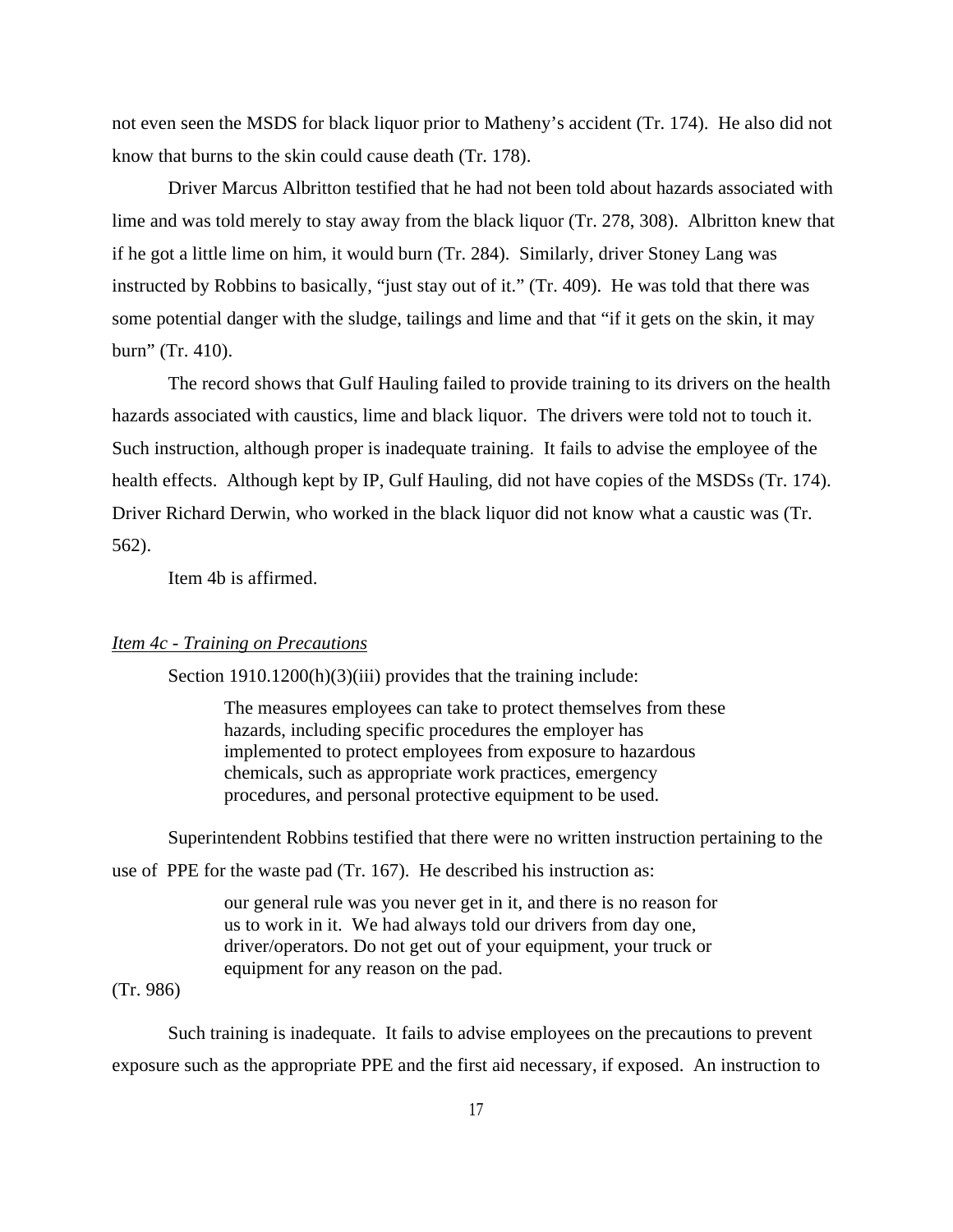stay away from a hazardous material is incomplete. Gulf Hauling's drivers were directly involved in loading lime into the trucks and once black liquor was delivered to the waste, one employee remained on the pad to remove plastic. In performing these jobs, drivers need to be instructed in the appropriate PPE to use to prevent skin exposure and the first aid requirements. An instruction to wear the rubber suit "when needed," gives no guidance and fails to address the loading at the lime bins (Tr. 252, 415, 649).

Driver Rodney Evans acknowledges that he was told not to get out of truck (Tr. 715). However, he also testified that he was not instructed what to do if the truck got stuck or malfunctioned while on the pad (Tr. 659).

Other drivers testified to the lack of instructions (Tr. 283, 438-439). Driver Albritton did not receive any training as to the precautions to take if exposed to black liquor (Tr. 307). Albritton testified that he had not been instructed to stay in the truck or loader while on the pad<sup>8</sup> (Tr. 346). Item 4c is affirmed.

#### Item 5 - Alleged Violation of § 1910.151(c)

The citation alleges that employees at the waste pad did not have access to an eye wash/shower unit. Section 1910.151(c) provides that:

> Where the eyes or body of any person may be exposed to injurious corrosive materials, suitable facilities for quick drenching or flushing of the eyes and body shall be provided within the work area for immediate emergency use.

The MSDS for black liquor and slaker grits (lime) directs that if contacted in the eyes "speed is essential, flush thoroughly with running water for 15 minutes including under the eyelids" (Exhs. C-3B, C-3C). If there is skin contact, the instruction is to wash affected area immediately with water for 15 minutes. The MSDS for black liquor also specifies that "emergency eyewash stations should be readily accessible in areas where exposure to black liquor is possible" (Exh. C-3B). The MSDSs for lime materials, such as green liquor dregs and

<sup>&</sup>lt;sup>8</sup> On cross-examination, he claimed that he was instructed to stay with the truck (Tr. 354, 360).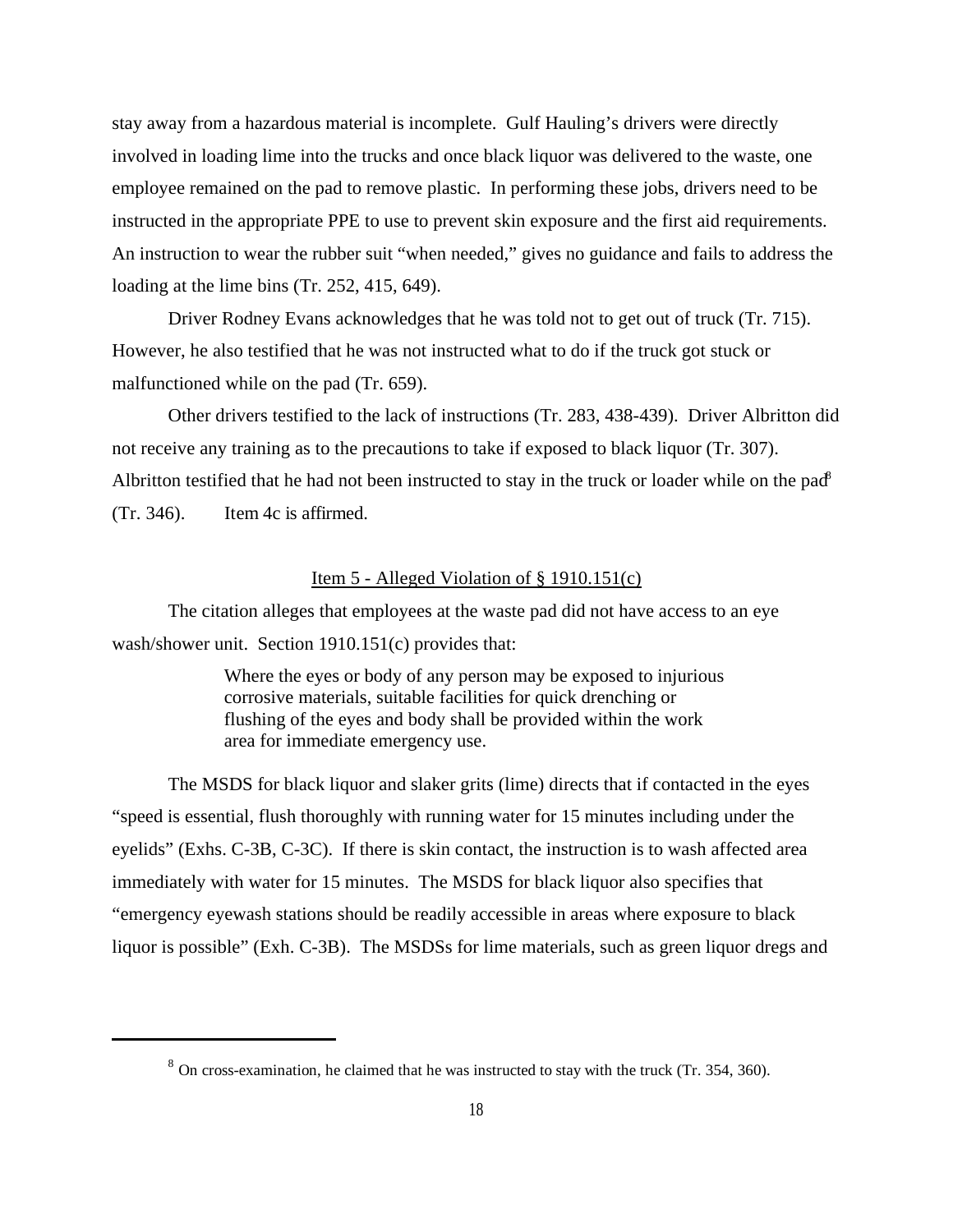PCC, require that if there is eye contact "flush thoroughly with running water for 15 minutes including under the eyelids" (Exhs. C-3A, C-3E).

In analyzing the requirements of § 1910.151(c), the Review Commission states that:

whether an employer has complied with its obligation to provide "suitable facilities" within the meaning of section 1910.151(c) depends on the "totality" of the relevant "circumstances" including the nature, strength and amounts of the corrosive material or materials that its employees are exposed to; the configuration of the work area; and the distance between the area where the corrosive chemicals are used and the washing facilities.

*Atlantic Battery Company, Inc*., 16 BNA OSHC 2131, 2167-2168 (No. 90-1747, 1994).

Gulf Hauling acknowledges that there was no eye wash/shower facility located at the waste pad area (Tr. 122). The nearest wash facilities were 100 yards from the pad at the plant (Tr. 123). The plant has a shower at the fly ash silo and one next to the water evaporator (Tr. 410, 412, 414). Also, there is a bathroom at the plant for drivers (Tr. 444-445).

Superintendent Robbins testified that a water spigot at the waste pad was not in operation at the time of the accident (Tr. 122, 412). The spigot had not functioned for at least a year "if not longer" (Tr. 899). Robbins stated "somebody in the mill busted the lines and they did not- they failed to hook them back up for us" (Tr. 211). Robbins agreed that "it was a hazard if there was no source of uncontaminated water provided in the waste pad area" (Tr. 211). He stated that "any of that stuff is going to burn you, tingle your skin; wash it off as soon as you can" (Tr. 212). He had previously contacted some of the lime materials on his skin (Tr. 212).

Gulf Hauling's drivers do not work on the pad and everything is done from inside the cab of the truck (Tr. 154, 156). The record does not show that drivers, during their normal or expected duties of hauling waste, were exposed to the waste materials on the waste pad. The drivers remained in their trucks or front-end loader and performed all their operations from inside fully enclosed cabs. While in the cab, drivers are not exposed to splashing or potential contact with the waste material.

However, at least one driver, Richard Derwin, during deliveries of black liquor, worked on the waste pad. Richard Derwin's job involved removing plastic from the black liquor (Tr. 560-561, 572). Initially, Derwin retrieved the pieces of plastic by hand. Derwin testified that it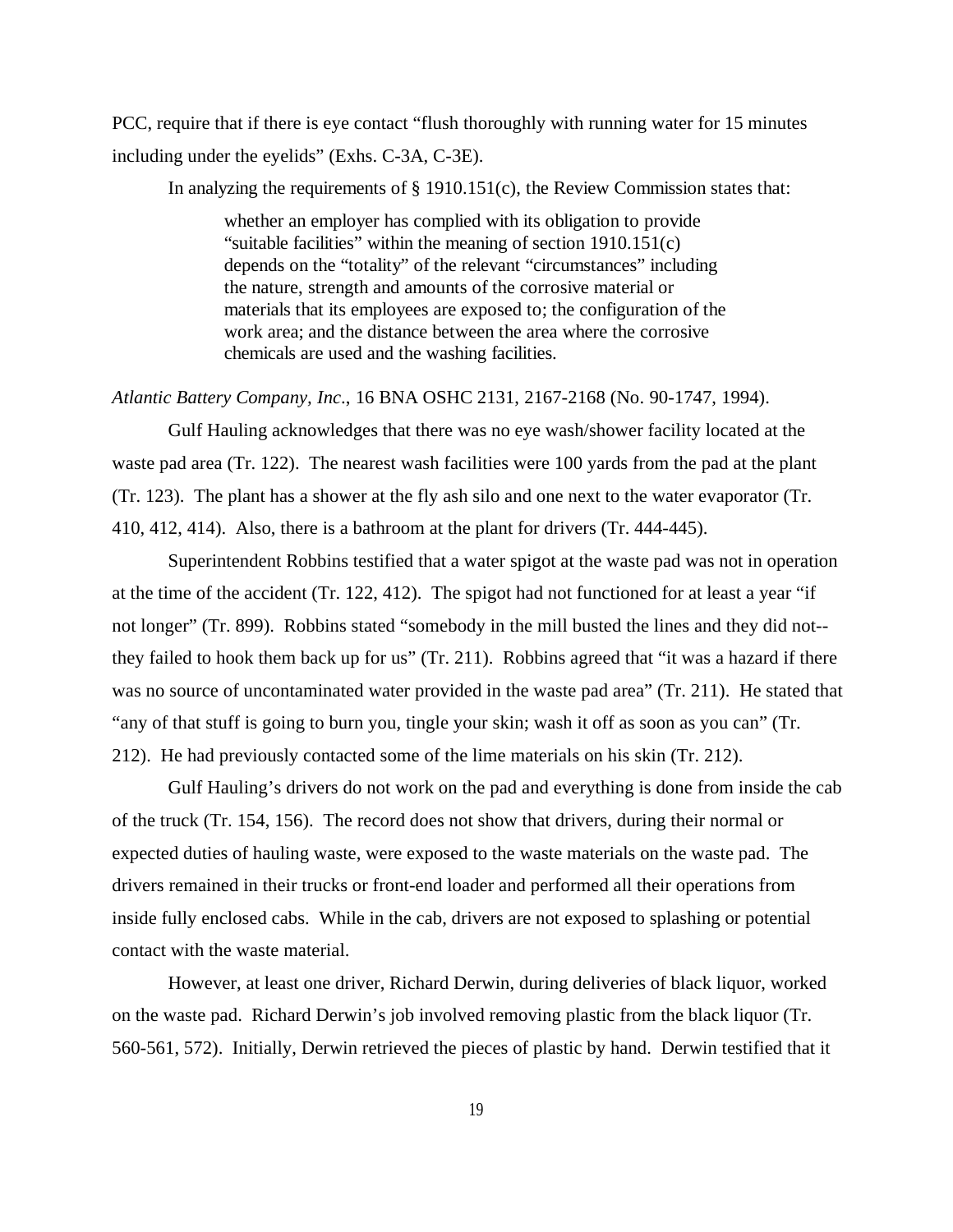would splash "when I would pull the plastic" (Tr. 575, 615). Derwin stated that his eyes were covered and it never got on his skin (Tr. 575). However, when he was mixing in ash with the black liquor, Derwin slipped from a ladder and black liquor got on his arm which burned "a little bit" (Tr. 593-594). He had to go to the plant's bathroom to rinse it off and then to the first aid office (Tr. 594).

Derwin's work with the black liquor required a source of water for flushing the eyes or skin at the waste pad. Access to sources of water at the plant were not suitable. To get to the plant from the pad "an employee [has to] walk down this dirt road from the waste pad to the IP mill" (Tr. 899). "There are little dips, potholes and things of that nature" in the dirt road (Tr. 901). The MSDS for black liquor clearly states that if contacted "speed is essential" in washing off the material. Matheny had to be taken 100 yards to the plant's first aid office before he could be rinsed off.

Item 5 is affirmed.

# Serious Classification for Citation No. 1

The violations in items 3, 4b, 4c, and 5 are cited as serious. In determining whether a violation is serious, § 17(k) of the Act requires a showing that there is a substantial probability of death or serious physical harm from the condition and the employer knew or should have known with an exercise of reasonable diligence of the presence of the violation. "The issue is not whether an accident is likely to occur; it is rather, whether the result would likely be death or serious harm if an accident should occur.'' *Whiting-Turner Contracting Co.,* 13 BNA OSHC 2155, 2157 (No. 87-1238, 1989). An employer must make a reasonable effort to anticipate the particular hazards to which its employees may be exposed during their scheduled work. *Pace Constr. Corp*., 14 BNA OSHC 2216, 2221 (No. 86-758, 1991).

Items 4a, 4b, and 5 are properly classified as serious. Gulf Hauling failed to train employees in the hazards and precautions associated with lime and black liquor and failed to provide a source of water at the pad for quick flushing. The employees were exposed to possible serious physical harm. Gulf Hauling knew or should have known of the hazards.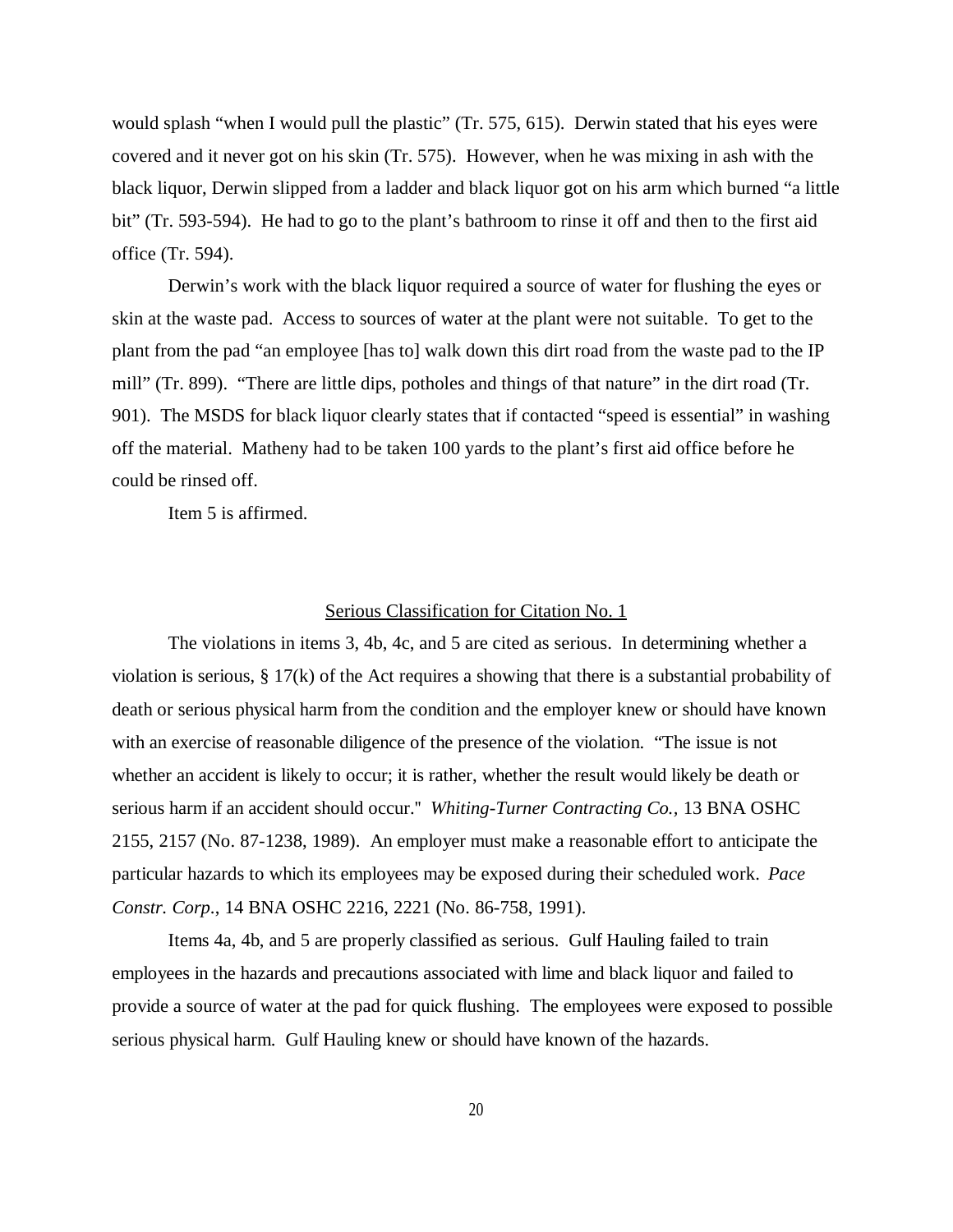Item 3 is properly classified as "other" than serious. Although the hazard assessment did not identify the PPE requirements, there is no showing that employees failed to wear appropriate PPE in situations reasonably anticipated to cause exposure. The Secretary has not shown any employees exposed without appropriate PPE.

## Penalty Consideration for Citation No. 1

The Commission is the final arbiter of penalties in all contested cases. In determining an appropriate penalty, the Commission is required to consider the size of the employer's business, history of previous violations, the employer's good faith, and the gravity of the violation. Gravity is the principal factor to be considered.

Gulf Hauling is a medium-sized employer with approximately 50 employees (Tr. 42, 846). Six Gulf Hauling employees worked at IP's plant hauling waste material to the waste pad (Tr. 43). Gulf Hauling is not entitled to credit for history because it has received a serious citation within the previous three years (Tr. 847). There is no evidence that Gulf Hauling was uncooperative during the inspection.

No penalty is assessed for violation of  $\S$  1910.132(d)(1)(i) (item 3) because it is reclassified as "other" than serious.

A grouped penalty of \$1,800 is reasonable for violations of § 1910.1200(h)(3)(ii) (item 4b) and § 1910.1200(h)(3)(iii) (item 4c). Other than instructing employees to remain inside the truck while on the pad, there is no showing that employees received training as to the nature of the health hazards associated with caustic material or precautions to take to reduce exposure. Six employees did not receive the training.

A penalty of \$2,800 is reasonable for violation of § 1910.151(c) (item 5).There was no source of water for employees working at the pad. One employee was required to retrieve plastic from the black liquor on the waste pad.

Other Than Serious Citation No 2

Item 1 - Alleged Violation of  $\S$  1910.147(c)(4)(i)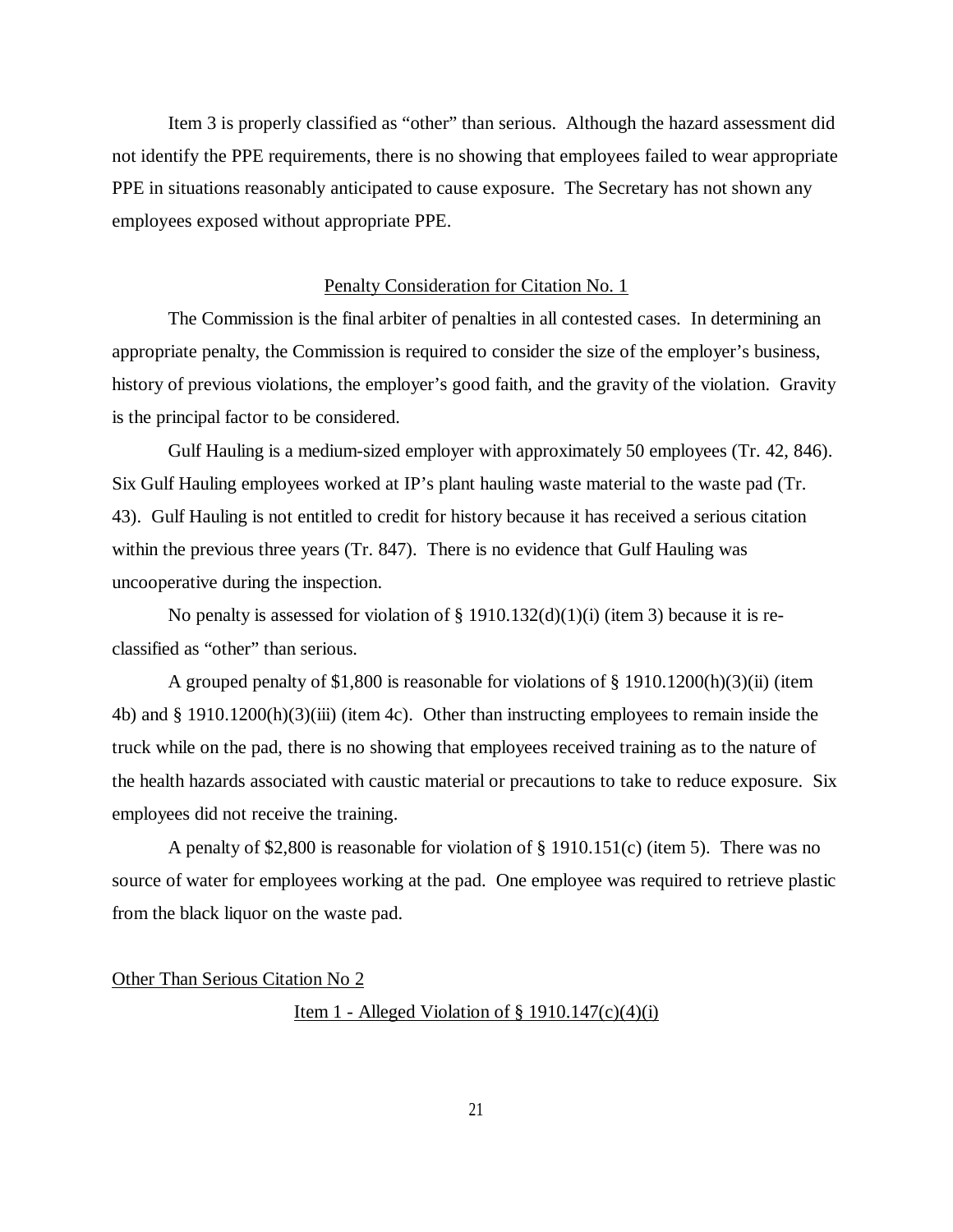The citation alleges that Gulf Hauling did not have written lockout-tagout procedures for cleaning the grit basin. Section  $1910.147(c)(4)(i)$  provides:

> Procedures shall be developed, documented and utilized for the control of potentially hazardous energy when employees are engaged in the activities covered by this section.

 The grit basin is a hole approximately 10 feet deep (Tr. 453). A conveyor runs over the grit basin which carries grit, wood debris and sand to the basin. The basin is cleaned out once a week by Gulf Hauling (Tr. 235). The motors that run the conveyor need to be locked out in order to avoid continued dumping of grit into the basin (Tr. 349). On a bobcat, an employee moves the material to a corner. A backhoe outside the basin pulls the material out and puts it into a dump truck (Tr. 551).

According to driver Marcus Albritton, before cleaning the basin, "you have to just go lock out on IP's lockout" (Tr. 347, 350). Superintendent Robbins described the process of cleaning the grit basin as "when it's time to do it, to dip it, the mill superintendent checks it, and then my men go with him to sign off and put our locks on that box" (Tr. 237).

Driver Stoney Lang testified that:

the first thing I would do is when I would get there, the wood yard operator would go down to the canal, shut his equipment down, which what they call the pumps. He shut it down, he would bring that key and put it in this lockout box, the tagout box, and put his lock on it. Then an employee from the -- a laboratory technician will come down and they would probe this hole for gas or whatever. She would fill out her sheet, should place it on the tagout board. Myself and the operator of the backhoe, we would sign this sheet and then we start performing our jobs (Tr. 551).

Lang further stated that "We put lock to. That is to make sure that nobody can take that key and start this equipment while in the area" (Tr. 453). I "want everybody to know that I am in the hole" (Tr. 453).

The parties agree that IP had a written lockout procedure. According to IH Jackson, Gulf Hauling, however, did not have a copy of IP's written lockout procedure and did not have a procedure of its own (Tr. 794). She was told that Gulf Hauling's employees followed IP's written procedure (Tr. 793). Her understanding was that IP puts the locks on the equipment and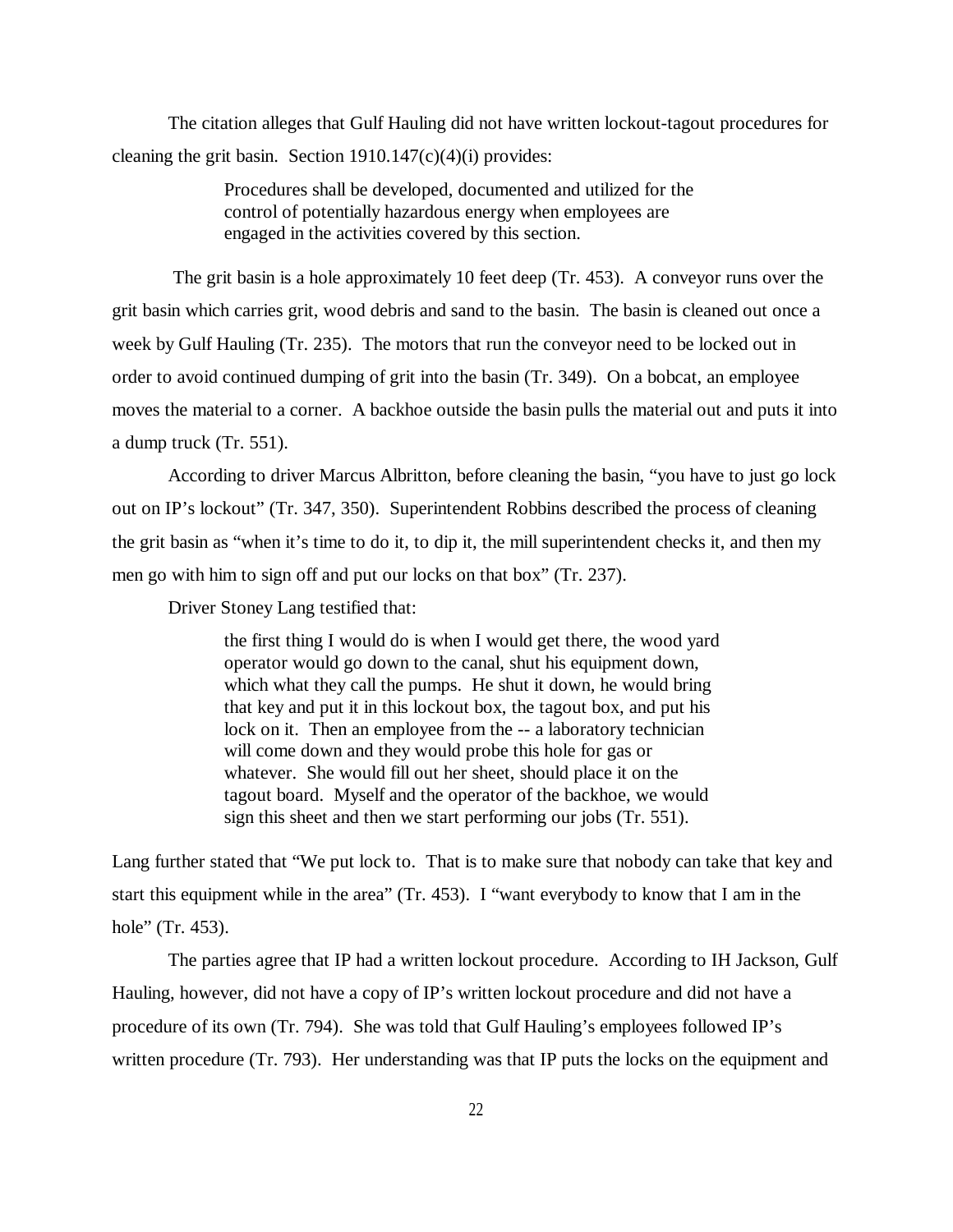they take the keys from the locks and put them in a lock box. Gulf Hauling also puts a lock on the lock box (Tr. 796). She classified the violation as "other" than serious because Gulf Hauling failed to have a written copy of IP's procedure (Tr. 903, 993-934).

Gulf Hauling agrees that a lockout/tagout program is needed for the grit basin. It also acknowledges that it did not have its own written lockout procedure. Gulf Hauling maintains that it follows the written procedure of IP, which is hung on the board in the office about 25 feet from the basin (Tr. 236-237, 352). The grit basin is supervised by IP (Tr. 352-353, 379).

The Secretary accepts that IP's written lockout procedure for the grit basin was adequate. Also, there is no showing that Gulf Hauling's employees failed to follow the procedure. Employees knew where IP's written procedure was posted on a board in the office within 25 feet of the grit basin area (Tr. 237, 352).

The standard requires that a lockout procedure be "developed, documented and utilized." Such a written procedure was in place at the grit basin. The basin and property belonged to IP. Gulf Hauling's employees were aware and knew the procedure. The standard does not require that Gulf Hauling maintain a copy of the procedure as long as a procedure is "developed, documented and utilized." Such a procedure was present in this case.

# **FINDINGS OF FACT AND CONCLUSIONS OF LAW**

The foregoing decision constitutes the findings of fact and conclusions of law in accordance with Rule 52(a) of the Federal Rules of Civil Procedure.

### **ORDER**

## Based upon the foregoing decision, it is ORDERED that:

# Serious Citation No 1

- 1. Item 1a, alleged violation of  $\S(5a)(1)$  of the Act, is vacated.
- 2. Item 1b, alleged violation of  $\S(5(a)(1))$  of the Act, is vacated.
- 3. Item 2, alleged violation of § 1910.132(a), is vacated.